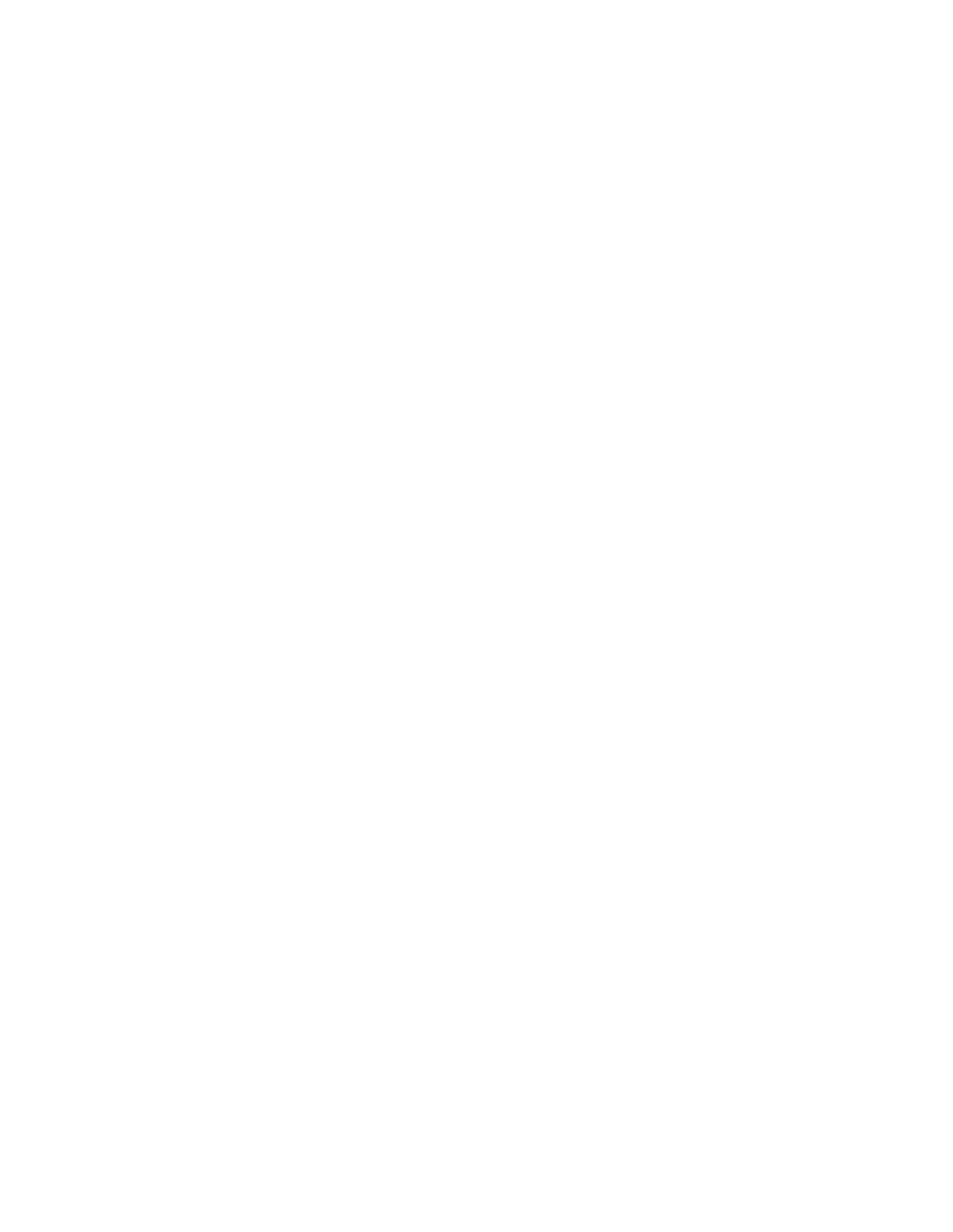## Modular Enforcement of Supertype Abstraction and Information Hiding with Client-Side Checking

Henrique Rebêlo, Gary T. Leavens, and Ricardo Lima

Federal University of Pernambuco, Brazil {hemr,rmfl}@cin.ufpe.br University of Central Florida, USA leavens@eecs.ucf.edu

Abstract. Static reasoning tools for object-oriented (OO) languages use supertype abstraction, by verifying calls to methods using the specification associated with the receiver's static type. Unfortunately, contemporary runtime assertion checkers for OO are inconsistent with such static reasoning tools, since they check assertions in an overly-dynamic way on the supplier side. For method calls, such supplier-side checking occurs at the exact runtime type of the receiver object, which in general can be a proper subtype of the receiver object's static type. Since such a subtype can have a refinement of the corresponding supertype's specification, this specification difference can cause an inconsistency between runtime assertion checking and static verification tools. We explain how our technique of client-side checking allows runtime assertion checkers to use the specifications associated with static types, gaining consistency with static verification tools. Another advantage of such client-side checking is that it provides a way for runtime assertion checkers to use privacy information associated with specifications, which promotes information hiding.

## 1 Introduction

Runtime assertion checking (RAC) is a useful technique for finding errors in a program [8]. It is popular because it can be used to find where a program does not meet its functional specification at many stages of the development or maintenance process. Several behavioral interface specification languages, including Eiffel [24], the Java Modeling Language (JML) [17], Spec# [2], and Code Contracts [11], have RAC tools.

In object-oriented (OO) programming, RAC faces additional complications due to subtyping and dynamic dispatch. These features are problematic for reasoning about OO programs because subtypes may satisfy different specifications than their supertypes. Thus when dynamic dispatch selects a method to execute at the site of a polymorphic call, the set of method codes, to which the call may dispatch, do not necessarily satisfy a single specification. One way to reason about such polymorphic method calls would be to use an exhaustive case analysis, taking into account all possible dynamic types for the method's receiver object. However, that would be non-modular, as it would involve whole-program knowledge of all subtypes, and it would lead to re-verification whenever new subtypes are added to the program.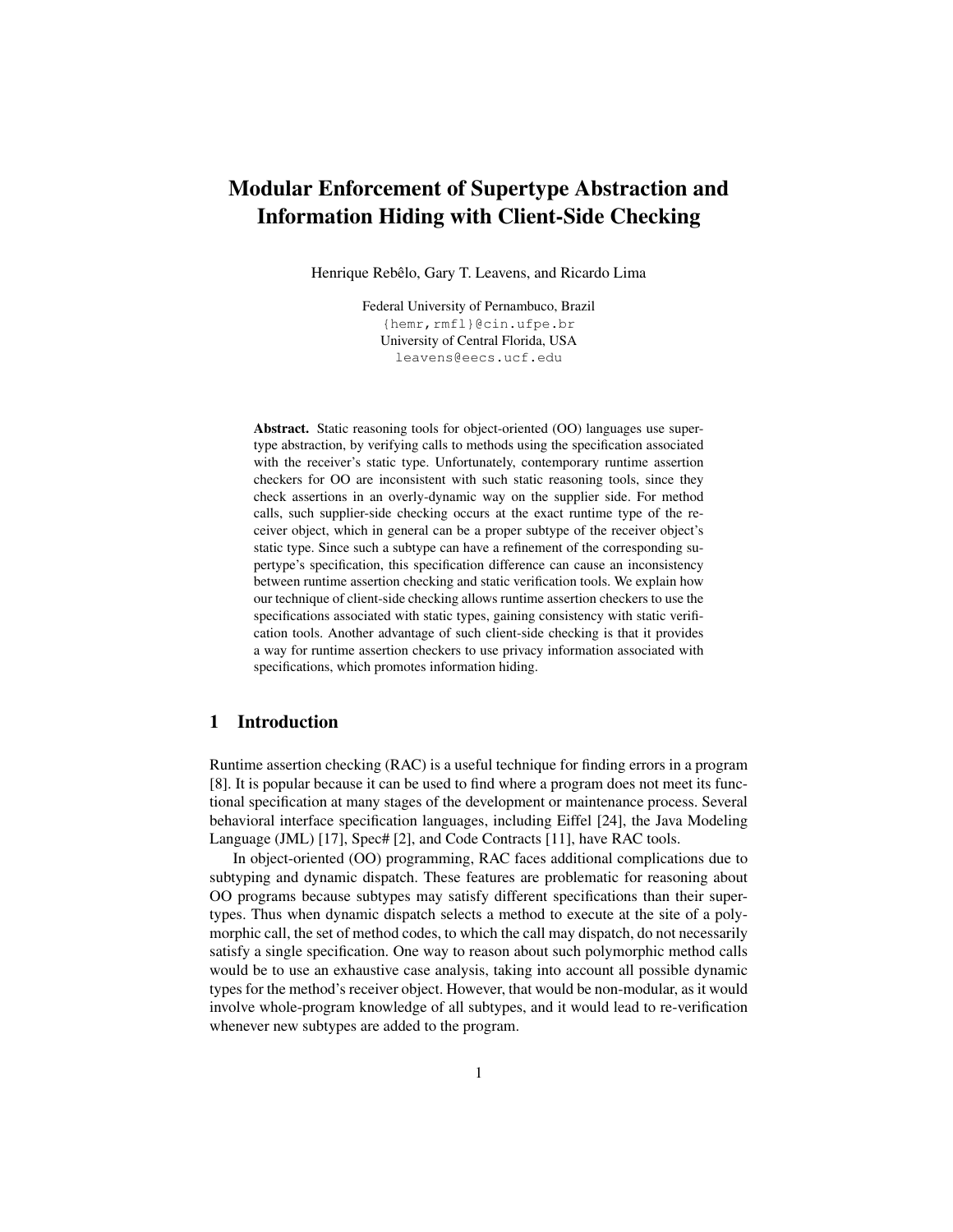To tackle this modularity problem, Leavens and Weihl described a technique called *supertype abstraction* [20]. In supertype abstraction one uses a type system that statically determines a type for each expression. Each such static type should be a supertype of all possible values of that expression, as is common in OO languages. Then, one does verification of method calls using the specifications associated with the static type of each call's receiver object. Supertype abstraction is valid when each subtype is a behavioral subtype of all its supertypes [16, 19, 20, 23]. Furthermore, supertype abstraction is modular, since it does not require knowledge of all types in the program; instead, for soundness, it relies on each new type added to the program being a behavioral subtype of its supertypes. This avoids both the need for global knowledge of the program and the need for respecification and reverification.

However, most contemporary runtime assertion checkers for OO languages do not follow supertype abstraction precisely, $<sup>1</sup>$  since when checking the pre- and postcondi-</sup> tions of a method call, they use the specifications from the receiver's dynamic type. This is inconsistent with static verification tools and with supertype abstraction. Chalin's work pointed out the desires of practitioners for a uniform semantics between in static and dynamic checking tools [5]. It also noted the practical problems that can arise from inconsistencies between the semantics of assertions.

The reason that contemporary RAC compilers for OO languages suffer from this inconsistency is due to the way they implement runtime assertion checks for methods. At the beginning of each method's code, RAC compilers typically inject code to check the method's precondition. At the end of the method they also inject code to check the method's postcondition. This checking code is then run from within the method found at runtime, using the receiver's dynamic type, and so these runtime checks reflect the specifications associated with that dynamic type. We say that a RAC compiler that checks specifications based on dynamic types in this way is *overly-dynamic*. In Findler and Felleisen's work on contract soundness [12], such an overly-dynamic RAC is unsound, since it does not assign blame (issue error messages) properly.

Besides the inconsistency caused by this overly-dynamic checking, RAC compilers have additional problems that we discuss in detail in Section 4.

This paper has two main contributions. The first is the explicit recognition of the inconsistency problems that plague contemporary RAC compilers due to their overlydynamic checking. Second, it contributes an improved and more consistent form of runtime assertion checking for OO programs. We introduce the concept of *client-aware interface specification checking* (CAISC), and show how it checks pre- and postconditions for OO programs in a way that respects supertype abstraction and information hiding. This paper is the first to explicitly identify and fix these problems related to runtime checking of OO programs.

Our CAISC technique works by injecting code to check pre- and postcondition checks into clients at the sites where they call methods. Because code is injected at the site of each method call, it can properly use the specifications associated with the receiver's static type.

<sup>&</sup>lt;sup>1</sup> The only OO RAC tools that follow supertype abstraction are: Code Contracts [11], which only checks preconditions on the client-side and does not allow differences in preconditions for subtypes, and the checker for Racket, which follows the ideas in [12].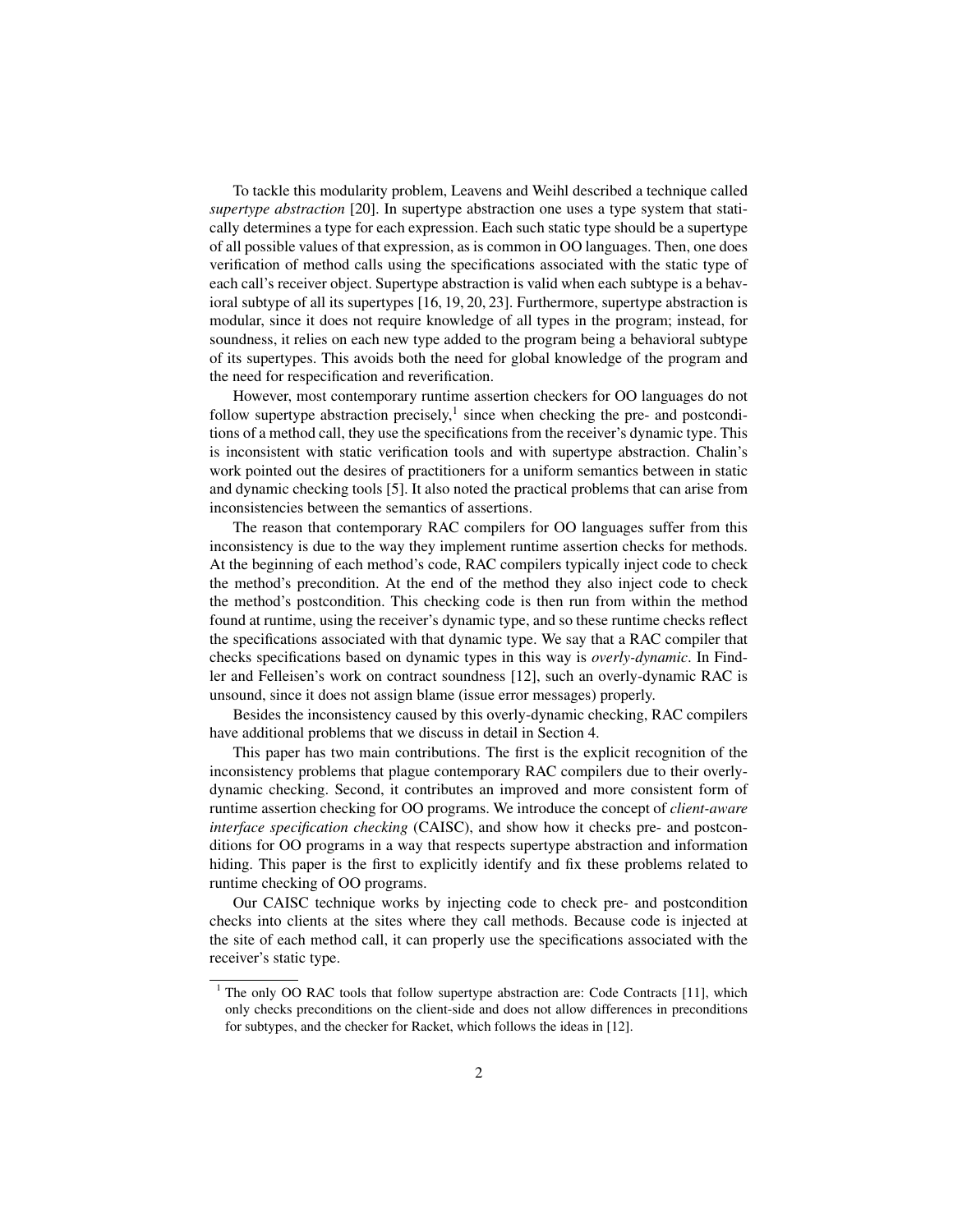In this paper, we focus on formal interface specifications and runtime assertion checking for methods. Formal interface specifications include contracts written in Eiffel [24], JML [17], Spec# [2], and Code Contracts [11]. We use JML for concreteness, but the ideas we present could also be applied to Eiffel, Spec#, Code Contracts, or other interface specification languages. We prototype the notion of client-aware interface specification checking with our Aspect-JML RAC compiler (ajmlc) [31, 29].

The rest of the paper is organized as follows: Section 2 provides definitions and background. Section 3 presents the main example used in the paper. Section 4 surveys the problems of runtime checking for OO programs. Section 5 presents the key properties of client-aware interface specification checking. Section 6 analyzes the effectiveness of client-aware interface specification checking based on our findings and observations. Related work and open research issues are discussed in Section 7, and Section 8 summarizes our work.

## 2 Definitions

This section provides some definitions of important terms we use later.

#### 2.1 Behavioral Subtyping

In essence, behavioral subtyping means that each type obeys the specifications of all of its supertypes. Subtypes must obey the specifications of their supertypes; because these supertype specifications are the ones used in reasoning with supertype abstraction [19]. This idea is reflected in the Liskov Substitution Principle, which was stated at Liskov's invited talk during OOPSLA 1987 [22, p. 25]:

*"If for each object* o1 *of type* S *there is an object* o2 *of type* T *such that for all programs* P *defined in terms of* T*, the behavior of* P *is unchanged when* o1 *is substituted for* o2 *then* S *is a subtype of T."*

#### 2.2 Specification Inheritance in JML

In JML, behavioral subtyping is enforced by specification inheritance. That is, a subtype inherits not only fields and methods from its supertypes, but also specifications such as pre- and postconditions. The way that method specifications are inherited ensures that each overriding method must satisfy the specifications of the methods it overrides [16].

To explain JML's method specification inheritance, let  $T \triangleright (pre, post)$  denote an instance method specification written in a type T with precondition *pre* and postcondition *post* According to Leavens's definition [16, Definition 1], if  $T \triangleright (pre, post)$ and  $T' > (pre', post')$  are specifications of an instance method m, and U is a subtype of both  $T$  and  $T'$ , then the join of (*pre*, *post*) and (*pre*<sup>'</sup>, *post*<sup>'</sup>) for type  $U$ , written  $(pre, post) \lfloor \int_0^U (pre', post')$ , is the specification  $U \triangleright (p, q)$ , where the precondition p and postcondition  $q$  are respectively given by Formulas (1) and (2) below [16].

$$
pre \mid \mid pre' \tag{1}
$$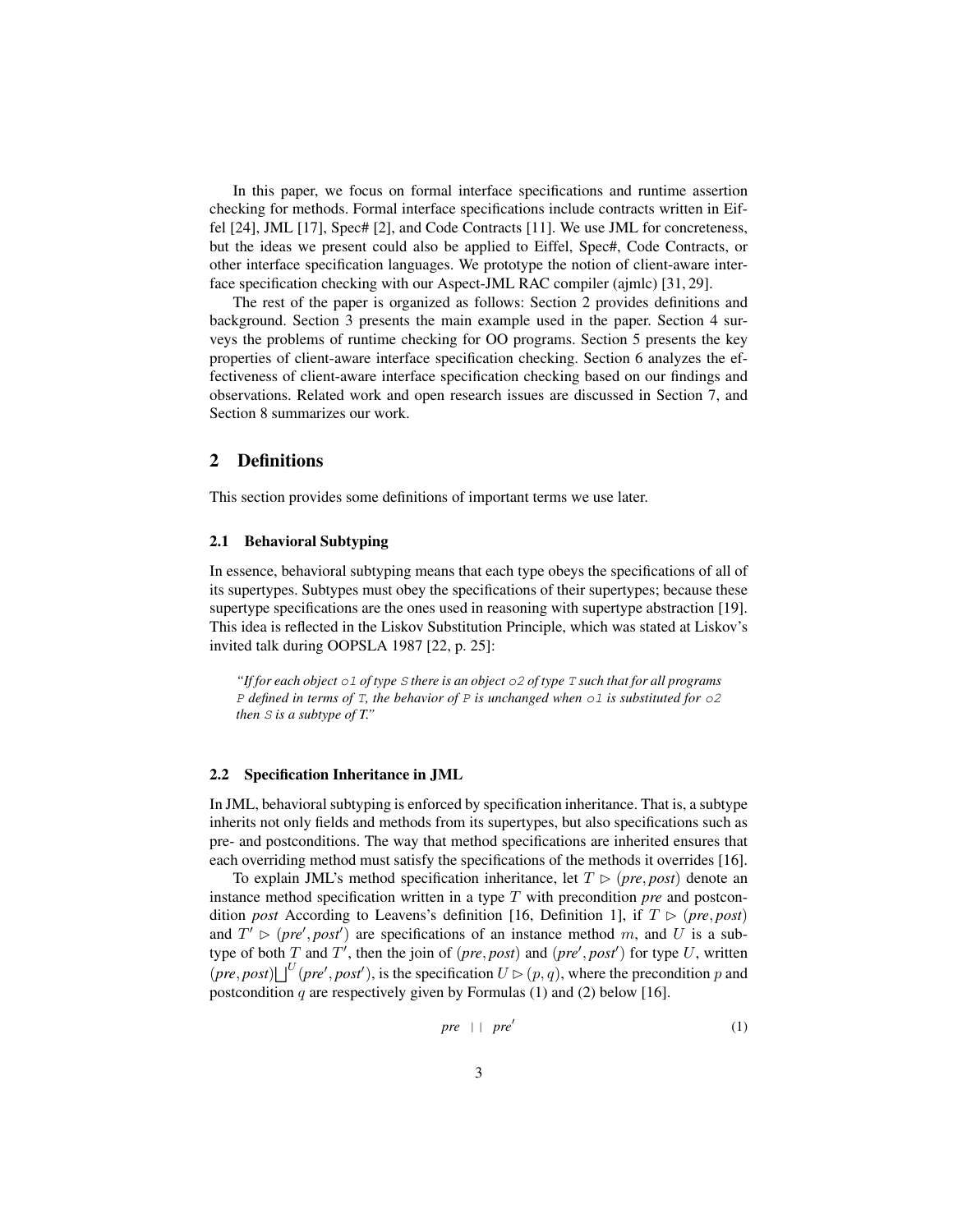$$
(\text{old } (pre) \Rightarrow post) \&& (\text{old } (pre') \Rightarrow post')
$$
 (2)

This definition states that the precondition  $p$  is the disjunction of *pre* and  $pre'$ . The postcondition  $q$  is the conjunction of implications, such that when one of the preconditions holds in the pre-state, then the corresponding postcondition must hold.

## 2.3 Modularity and Inconsistency

We say that a specification language *supports separated specification* if specifications for a module can be written outside of its implementation's code (e.g., in a separate file).

A RAC and a static verification tool (or a verification logic) are *inconsistent* if for some executable method specification<sup>2</sup> and some call of that method, one of the following happens:

- 1. the static verification tool says that the call has a specification violation, and yet the RAC never detects that violation, or
- 2. the RAC detects a violation for that call, but the static verification tool says there is no violation.

The first kind of inconsistency is an incompleteness of the RAC, and the second is an unsoundness. The RACs we mentioned previously are sound, so we do not expect the second kind of inconsistency.<sup>3</sup> We will show an example of the first kind of inconsistency with respect to checking of preconditions, due to the overly-dynamic nature of contemporary RACs.

A RAC has *modular runtime checking* if it can dynamically check each method call based on the interface specifications associated with the receiver's static type. That is, to have modular runtime checking, a RAC should consistently apply the principle of supertype abstraction [20]. Note that in a specification language like JML that has specification inheritance, the specifications associated with a given static type will also include specifications inherited from that type's supertypes [16].

We combine these ideas in the following definition.

Definition 1. *Suppose a specification language has a standard static verification logic or static verification tool. Then a RAC for that specification language* supports modular reasoning *if it supports separated specification, is not inconsistent with the language's verification logic or a static verification tool, and has modular runtime checking.*

## 3 JML Background and Information Hiding

This section introduces a simple example that will be used throughout the paper. We use it in this section to explain the concepts of information hiding that our technique enforces.

<sup>&</sup>lt;sup>2</sup> A method specification is *executable* if the RAC can always evaluate it. For example, in JML, some specifications that use quantifiers are not executable.

<sup>&</sup>lt;sup>3</sup> The fact that contemporary RACs for OO languages are not unsound, but only incomplete, partly explains why these inconsistencies have been tolerated for many years.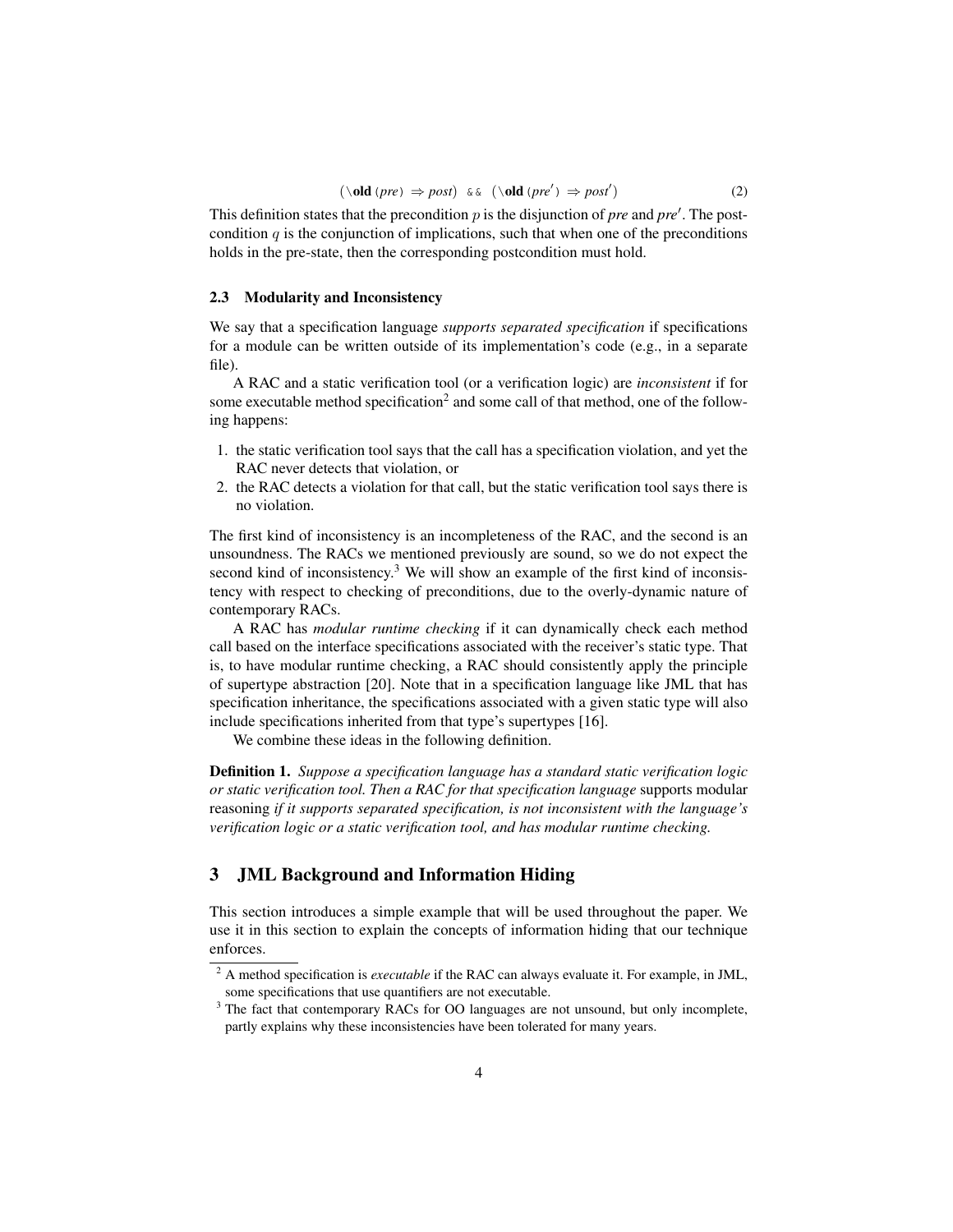#### 3.1 Running Example in JML

Our running example is a figure editor system for editing graphical shape classes (e.g., points) [13, 15, 18, 30].

Figure 1 shows two JML specifications of this example: a protected specification for privileged clients (e.g., subclasses) on the left-hand-side, and a public specification on the right-hand-side. JML specifications are written in annotation comments<sup>4</sup>, which start with an at-sign  $(\theta)$ . In JML, a method specification may have several specification cases which are written before the method's header. The specification cases shown start with a visibility modifier and **normal\_behavior**. The **normal\_behavior** keyword indicates that the method must not throw exceptions when that specification case's precondition is satisfied; thus it must finish normally in a post-state that satisfies the corresponding postcondition. In JML, preconditions are introduced by the keyword **requires** and postconditions by **ensures**.

The JML specification cases for a method are separated by the keyword **also**, which represents the join operator defined by equations  $(1)$  and  $(2)$  (see Section 2). The meaning of **also** is thus that each specification case must be obeyed when its precondition holds [16]. Specifications of overridden methods start with **also** to remind the reader that the method must also obey all inherited specification cases. The JML notation  $\delta d(\mathbf{x}+\mathbf{d}x)$  means the pre-state value of  $\mathbf{x}+\mathbf{d}x$ . The invariants in JML are expressed by the keyword **invariant**. The invariants defined in this example restrict points to the upper right quadrant.

#### 3.2 Information Hiding

Leavens and Müller [18] present rules for information hiding in specifications for Javalike languages. Normally, information hiding [26] controls which parts of a class are visible to clients (including subclasses). This aids maintenance because hidden implementation details can be changed without affecting clients. However, the benefits of information hiding apply also to other artifacts, such as documentation and specifications [18]. For example, one should keep invariants that describe implementation details hidden, so that when either is changed, clients are not affected.

Leavens and Müller's Rule 1 [18] says that specifications should not expose hidden class members. This implies that the protected invariant of class Point must not mention, for example, private fields.

In the same manner, a public client cannot use the protected specifications of class Point to check the correctness of calls to method move By, since they are not visible to such a public client [18, Rule 2]. However, clients must obey specifications that they can see. For example, the overridden method move By in the subclass ScreenPoint must refine the protected specification cases for moveBy that it inherits from Point [18, Rule 3]. Furthermore, such protected specification cases can be used to verify supercalls [32].

<sup>&</sup>lt;sup>4</sup> JML annotation comments should not be confused with Java 5's annotations, which are quite different.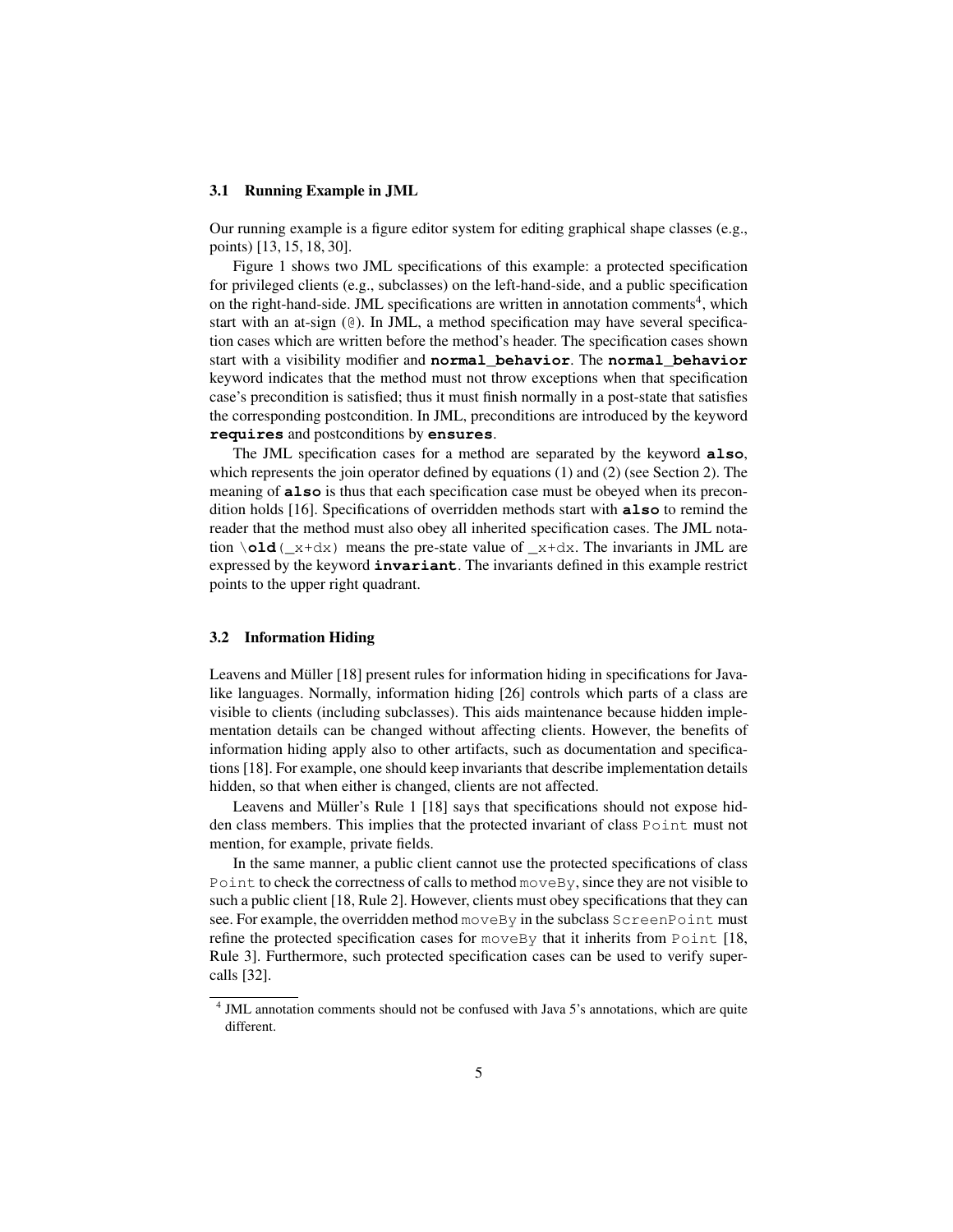```
package p; \qquad \qquad | package p;
interface Shape {}<br>
public class Point implements Shape {<br>
\vert //e public model int x, y;
public class Point implements Shape { protected int \chi, \chi;
                                                  protected int _x, _y; | protected int _x, _y;
                                                      | //@ protected represents x = _x;
  /*@ protected invariant _x >= 0 | //@ protected represents y = _y;
    & \& \& \quad y \; \geq \; 0 \; ; \; 0 \star / \quad |/* @ public invariant \_\times >= 0<br>
@ \&\&\_\_y >= 0; \&\*/\sqrt{*}@ protected normal_behavior
    @ requires _x + dx >= 0 |
    @ && _y + dy >= 0; | /*@ public normal_behavior
       ensures \mathbb{X} == \text{old}(\mathbb{X} + dx) |
    \begin{array}{lllll} @ & & \& \& \; \; \; \; \; \; \; \; \; \; @ & & \& \; \; \; \; \; \; \; \; @ & & \& \; \; \; \; \; \; \; \; \; \; @ & & \& \; \; \; \; \; \; \; \; \; \; @ & & \& \; \; \; \; \; \; \; \; \; @ & & \& \; \; \; \; \; \; \; \; \; \; @ & & \& \; \; \; \; \; \; \; \; \; \; \; @ & & \& \; \; \; \; \; \; \; \; \; \; \; \; @ & & \& \; \;\begin{array}{ll}\n\text{ @ ensures } x == \text{ old}(x + dx) \\
\text{ @ } & \& y == \text{ old}(y + dy);\n\end{array}public void moveBy(int dx, int dy) {
    _x += dx; | @*/
                                                     _y += dy; | public void moveBy(int dx, int dy) {
  } | // implementation like in class Point
\} | \}package p; |public class ScreenPoint extends Point { |package p;
                                                   |public class ScreenPoint2 extends Point2{
  /*@ also |
    @ protected normal_behavior | /*@ also

    \theta ensures \_\text{x} = 0; \qquad \qquad \theta requires x + dx < 0;@ also | @ ensures x == 0;
    @ protected normal_behavior | @ also
    \begin{array}{lllll} \mathsf{@} & \textbf{requires} & \textbf{y} + \textbf{dy} < 0; & & & \\ \mathsf{@} & \textbf{ensures} & \textbf{y} & == & 0; & & \\ \mathsf{@} & \textbf{ensures} & \textbf{y} & == & 0; & & \\ \end{array}@ ensures _y == 0; | @ requires y + dy < 0;
                                                        \theta ensures y = 0;
 public void moveBy(int dx, int dy) { | \mathbf{if} (\_x + dx \ge 0) \_x += dx;if(_x + dx >= 0) _x += dx; | public void moveBy(int dx, int dy) {
                                                       // implementation like in
     if(\frac{1}{y} + dy >= 0) \frac{y}{y} += dy; <br>
else \frac{y}{y} = 0; <br>
else
  } |}
} |
```
Fig. 1. The protected and public specifications of the shape classes with JML.

On the other hand, invisible specifications need not be refined or obeyed. Thus overriding methods cannot be required to refine supertype specification cases that they cannot see. Similarly, since the protected precondition of method moveBy in class Point is not visible to public clients, so calls from such clients need not satisfy the moveBy's protected precondition. Hence the example in the left-hand-side of Figure 1 is an unsatisfiable specification, because the public precondition (**true**) does not allow the implementation to satisfy the protected postcondition and invariant.

To prevent such unsatisfiable specifications, Leavens and Muller complement their rules with two guidelines [18]: (i) one should write at least one specification case with the same visibility as the method and (ii) one should make sure that the method's effective public precondition is at least as strong as the disjunction of the hidden preconditions.

Because of this, we should either change the visibility modifier of the method Point.moveBy to **protected** or write a public (client-visible) specification that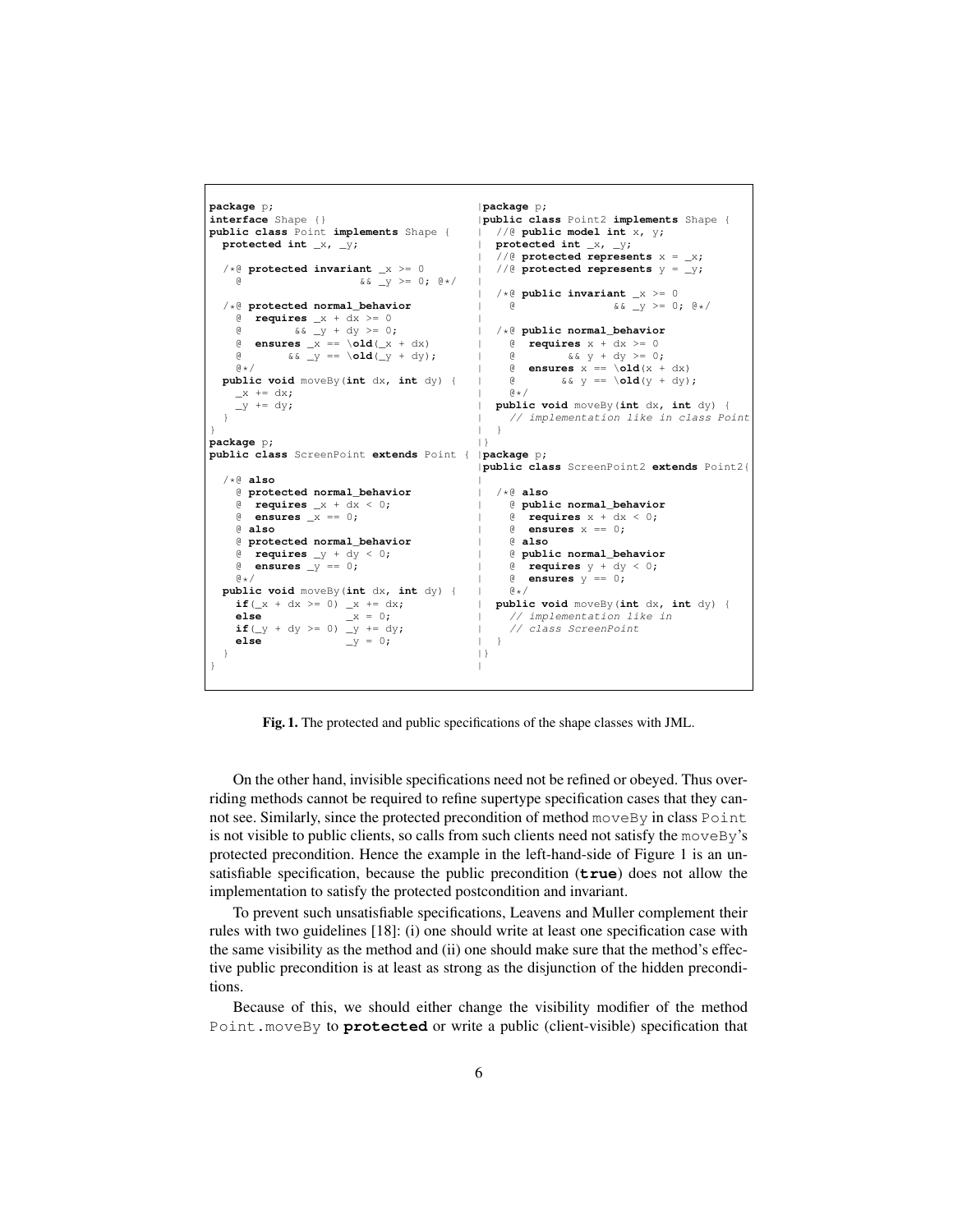can be respected by a public caller. We take the latter approach in the right-hand-side of Figure 1, where we define variants of classes Point and ScreenPoint named Point2 and ScreenPoint2, respectively.

The classes Point2 and ScreenPoint2 are specified using model fields [7, 16, 21]. A model field is a specification-only field that is an abstraction of some concrete state. In the right-hand-side of Figure 1, the value of the public model fields  $x$  and  $y$  are determined directly by the values of the corresponding protected fields  $\_\mathsf{x}$  and  $\_\mathsf{y}$ . This relationship is specified by JML **represents** clauses. These **represents** clauses are protected, since they mention protected fields. This illustrates how model fields can be used to hide design details [7, 16, 21].

## 4 The Problems and their Importance

This section presents the key problems of the overly-dynamic effect of runtime assertion checking on OO programs in presence of subtyping and dynamic-dispatch. We discuss these problems in the following using the running example (in Figure 1).

#### 4.1 Inconsistent Reasoning Problem

The first runtime assertion checking problem occurs when the specifications used to check the correctness of a method call are based on the receiver's dynamic type. The problem, as described in the introduction, is that such checking is inconsistent with supertype abstraction.

For example, consider the following client code that works with class Point2 (of Figure 1):

```
package q; // public client
public class ClientClass {
  public void clientMeth(Point2 p) {
    //@ assume p.x == 0 && p.y == 0;
    p.moveBy(-1,-1);
  }
}
```
The technique of supertype abstraction uses the specification of the static type of the receiver  $p$  to reason about the method call to move By. Since  $p$ 's static type is Point2, supertype abstraction tell us to use the specifications given for Point2. Assuming that the point's x and y coordinates start at 0, this tells us that the call violates  $Point2's$ public specification's precondition.

However, when using the JML runtime assertion checker (jmlc) [4, 6], we got no precondition violation when the receiver p has the dynamic type ScreenPoint2. That is, the effective precondition used to check the method call  $p$ . moveBy (-1,-1) is the specification given for type  $Point2$  joined with the specification cases of  $p's$ dynamic type ScreenPoint2. This yields the effective precondition:

 $(x+dx) = 0$  &  $y+dy = 0$  ||  $((x+dx < 0)$  ||  $(y+dy < 0)$  .

Because this precondition allows negative arguments (the shadowed part), we got no precondition violation, contradicting Point2's specifications. This overly-dynamic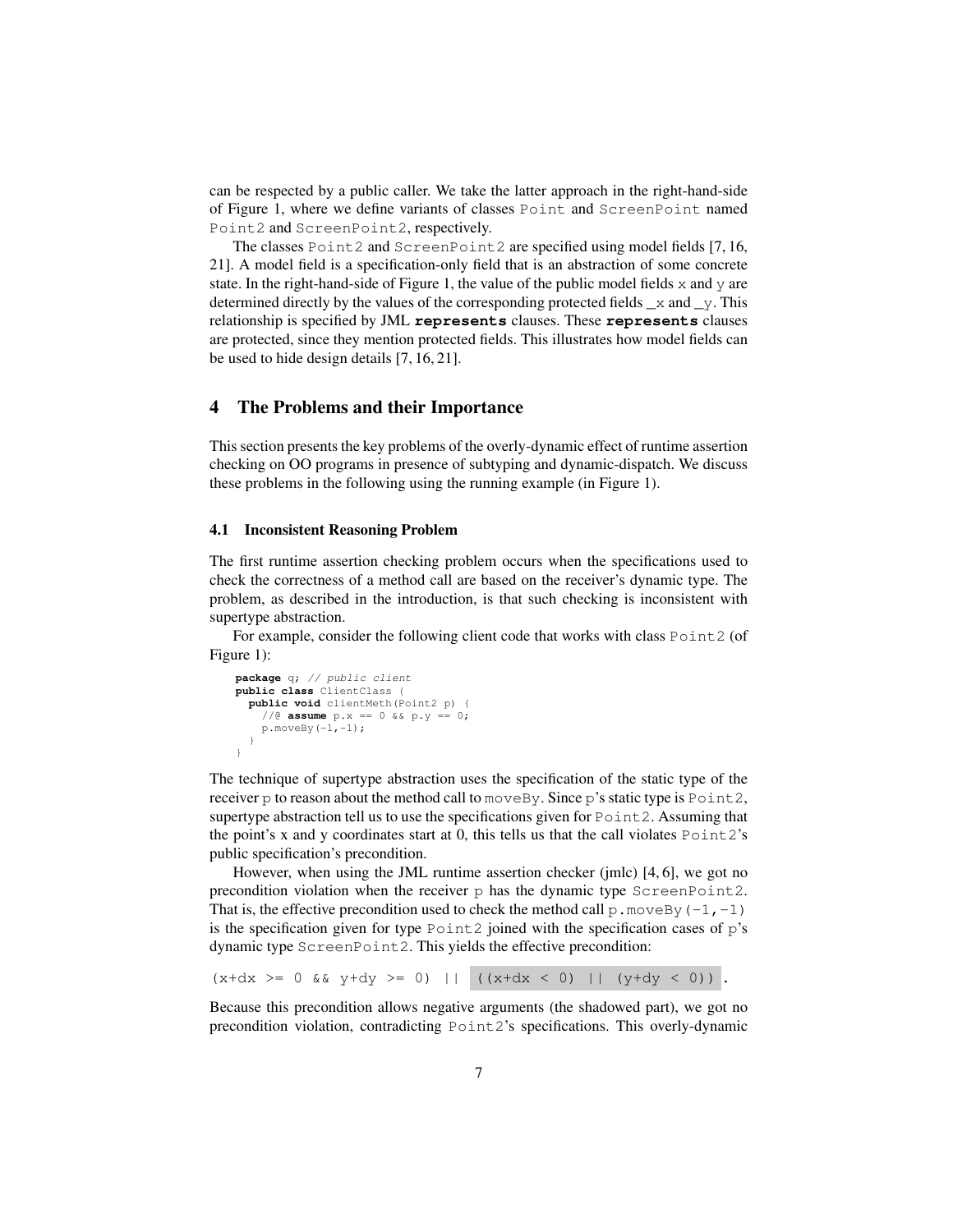nature of RACs results in a common symptom that we call *masked precondition violation*.

For a programmer, this masked precondition violation is not quite intuitive without a proper understanding of the overly-dynamic execution techniques employed by the contemporary RACs. Hence, these RACS are inconsistent with supertype abstraction. In other words, the existing RACs check programs in a non-modular way.

This problem happens when the runtime precondition checks are instrumented on the supplier side. For instance, the JML RAC compiler (jmlc) [6], replaces the original method implementation with an assertion-checking method with the same name, into which checks for the pre- and postconditions that are injected. Thus, all client calls have pre- and postconditions checked on the supplier side. As a result, thanks to dynamic dispatch, method calls like  $p$ . move By include the specifications of subtypes, like ScreenPoint2.

Another way to look at this inconsistency problem is from the perspective of static verification tools. Consider again the method call  $p$ . move By  $(-1, -1)$ . If we use a static verification tool such as ESC/Java2 [4], we detect the expected precondition violation, based on the specifications of  $p$ 's static type  $Point2$ . This shows the modularity difference between such static verification tools and overly-dynamic RACs.

The overly-dynamic nature of contemporary RACs does not only affect preconditions; it also affects the runtime checking of other DbC features like postconditions and invariants. For example, suppose we strengthened the postcondition of the method moveBy in ScreenPoint2:

```
public class ScreenPoint2 extends Point2 {
  /*@ also
   @ public normal_behavior
    @ requires \same;
      @ ensures x <= 200 && y <= 200;
   @ also
    @ ...
   a_{*}/
 public void moveBy(int dx, int dy) {
   // implementation like in class ScreenPoint
  }
}
```
The refined postcondition restricts the Point2's coordinates to be less than or equal to 200. Note that the corresponding precondition for this refined postcondition is the same defined in Point2. Hence, we use the JML keyword \**same** to avoid duplicating the same precondition already defined in class  $Point2$ . Now consider the following client code:

```
package q; // public client
public class ClientClass {
 public void clientMeth(Point2 p) {
    //@ assume p.x == 0 && p.y == 0;
   p.moveBy(201,201);
  }
}
```
As mentioned, since p's static type is Point2, we should use the specifications given in Point2. However, assuming that the receiver p has dynamic type ScreenPoint2, we get a postcondition violation for such method call. According to the Formula 2, the effective postcondition used to check the method call  $p$ . move By (201, 201) was: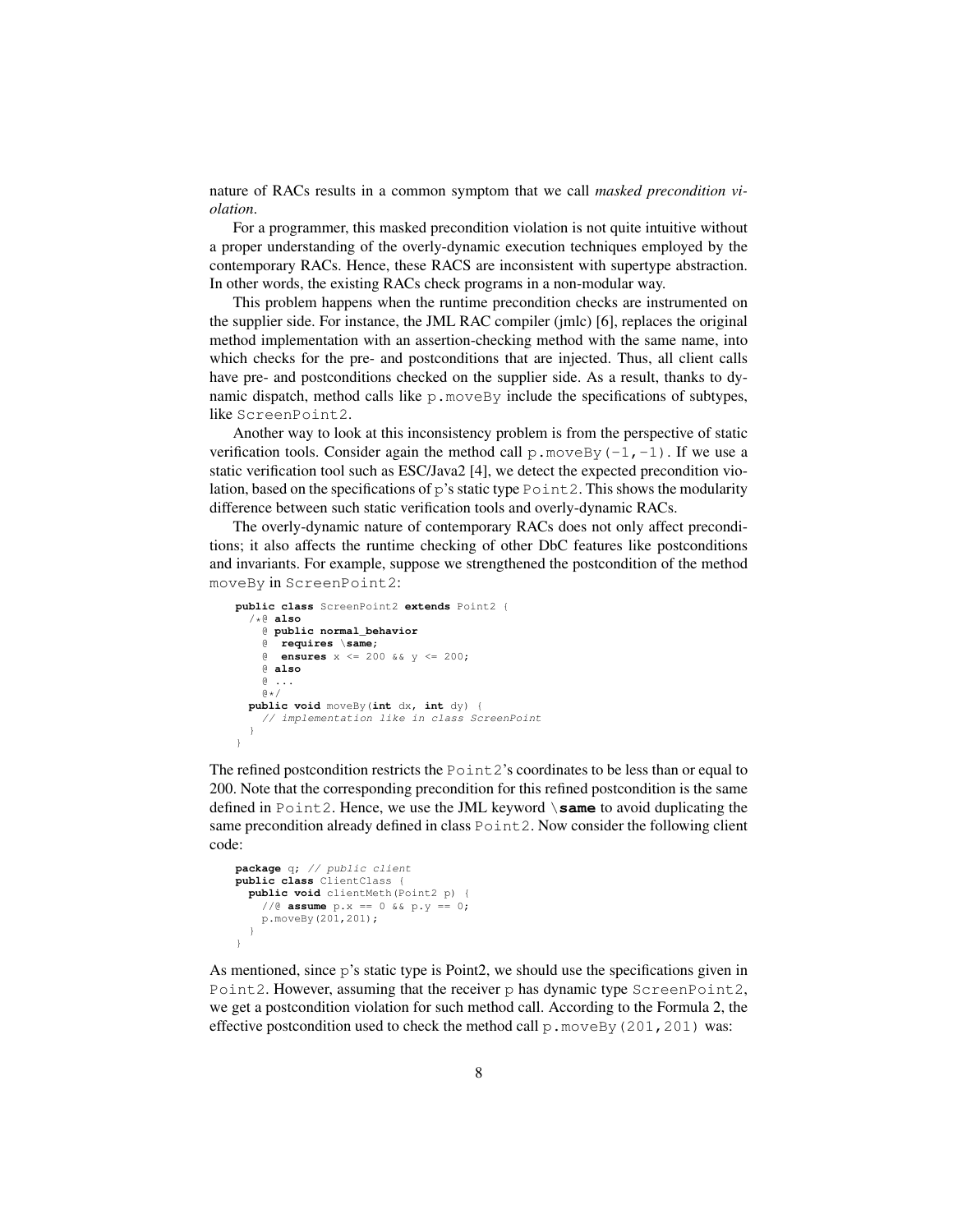```
\delta \old((x+dx >= 0 && y+dy >= 0))
  \Rightarrow (x == \old(x+dx) && y == (\old(y+dy)))
  & (x \le 200 \& x \le 200).
```
Since this postcondition requires the coordinates to be less than or equal to 200, the contemporary RACs like the jmlc reports a postcondition violation. In relation to the supertype abstraction, we should not consider the strengthened postcondition (the shadowed part) in reasoning about the method call p.moveBy(201,201). So the RACs should not report any postcondition violation. We call this overly-dynamic symptom as *unexpected contract violation*. This term is more general since it comprehends any DbC feature that can be conjoined by conjunction such as postconditions and invariants.

Unexpected contract violation are inconsistencies (with respect to static verification tools) involving postconditions. With our technique of client-side RAC, such inconsistencies disappear.

#### 4.2 Visibility Rules Checking Problem

As discussed above, Leavens and Müller's rules for information hiding in specifications [18] restrict proof obligations on method calls so that reasoning about such calls can only use specifications that are visible at the call site.

Recall that the right-hand-side of Figure 1 is written with public specifications, which are visible to all clients. Suppose now that we change the visibility modifier of method moveBy's specification cases in class ScreenPoint2 to be **protected**<sup>5</sup> as we had before with class ScreenPoint. Suppose further that we have the following public client code of this modified version of ScreenPoint2:

```
package q; // public client
public class ClientClass {
  public void clientMeth(SceenPoint2 p) {
    //@ assume p.x == 0 && p.y == 0;
    p.moveBy(-1,-1);}
}
```
In this scenario, according to supertype abstraction, ScreenPoint2's specification must be used to reason about the correctness of such a call. However, in this scenario the specification cases of ScreenPoint2 are not visible at the call site, since we are assuming that they have been made **protected**. Thus the only specification visible for moveBy is the public specification case inherited from class Point2. As a result, based on supertype abstraction and these information hiding rules, in this scenario there should be a precondition violation for the call to move By.

However, the supplier-side checking code generated by existing RACs ignores visibility modifiers in specifications, which is inconsistent with the proper way that the call in this scenario should be checked. For instance, if we use jmlc [4] in this scenario, it

<sup>&</sup>lt;sup>5</sup> As discussed in our running example section, making the specification cases more hidden in method moveBy of class ScreenPoint2 is valid because the Leavens and Müller's Rule 2 [18] and guidelines are respected. Note that the method ScreenPoint2.moveBy has a public specification case which is inherited from its supertype denoted by Point2.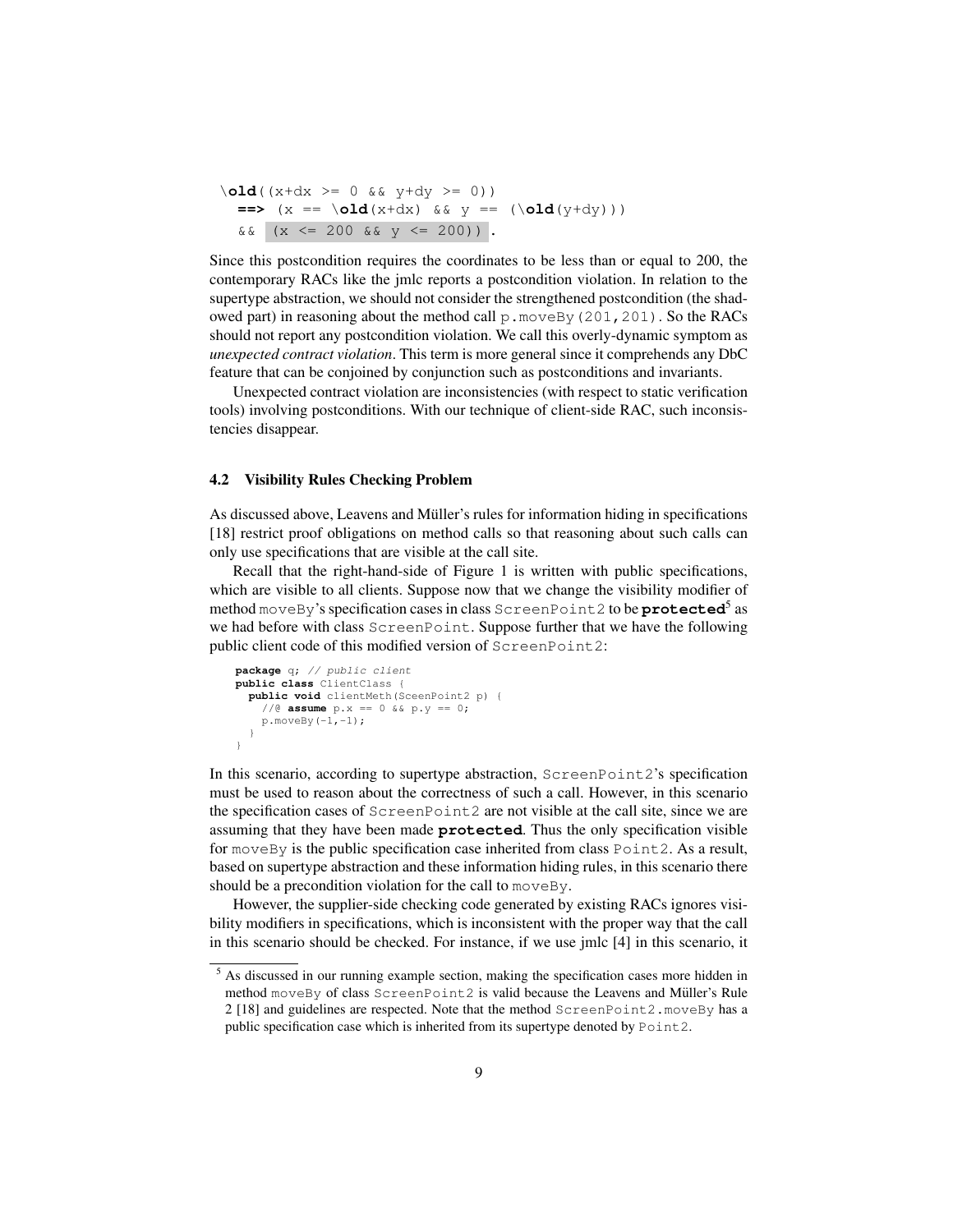does not detect any precondition violation. This happens because the protected specification cases, which are not visible to public clients, are used during runtime checking

In summary, due to the supplier-side instrumentation approach adopted by RACs, all specifications with different visibility levels are checked without respecting the information hiding rules [18]. In this case, when a method call occurs, the runtime checks in the supplier class do not take into account what kind of client (i.e., privileged or non-privileged) called the method. This is inconsistent with proper static verification of JML client code for such calls.<sup>6</sup>

#### 4.3 Library Runtime Checking Problem

Nowadays there is large-scale reuse of components, due to standardization of libraries and frameworks in popular programming languages such as C++, Java, and C#. Yet most libraries and frameworks are only specified informally using natural language [27]. However, the use of natural language as the primary documentation technology can cause problems [27]:

*"The information must be precise, i.e. have only one possible interpretation. When reader and writer, (or two readers) can interpret a document differently, compatibility problems are very likely. Experience shows that it is very hard to write unambiguous documents in any natural language."*

Besides the problem of specification for such libraries, for a RAC compiler the problem is how to check calls to library methods. Contemporary RAC compiler (e.g., jmlc [4]) need the source code for libraries, in order to inject checking code into the library classes (on the supplier side). This makes it impossible for them to check client code for such libraries at runtime.

## 5 Client-Aware Interface Specification Checking (CAISC)

To avoid the problems described above, one needs to avoid the overly-dynamic nature of contemporary RAC compilers, which results from their checking method specifications on the supplier side. By contrast, our approach, which we call *client-aware interface specification checking*, or CAISC, uses client-side checking to avoids these problems.

To give an example, consider Figure 2, which contains code for the type Point2 (lines 4-13) and a separated specification for it (lines 14-32). This separated specification would be contained in a file Point2. jml. The figure also shows a public client (lines 33-50).

In a program logic, CAISC is embodied in the proof rule for method calls, which allows us to derive  $\{P\}$  p.m(a)  $\{Q\}$  only from a specification ( $T \triangleright pre_m^T$ ,  $post_m^T$ ) associated with the static type  $T$  for the receiver  $p$ . Usually, an automated verifier uses weakest precondition semantics and achieves modularity by replacing a call  $p.m(a)$ 

<sup>&</sup>lt;sup>6</sup> Unfortunately, none of existing JML static verification tools properly check these visibility rules [18] either.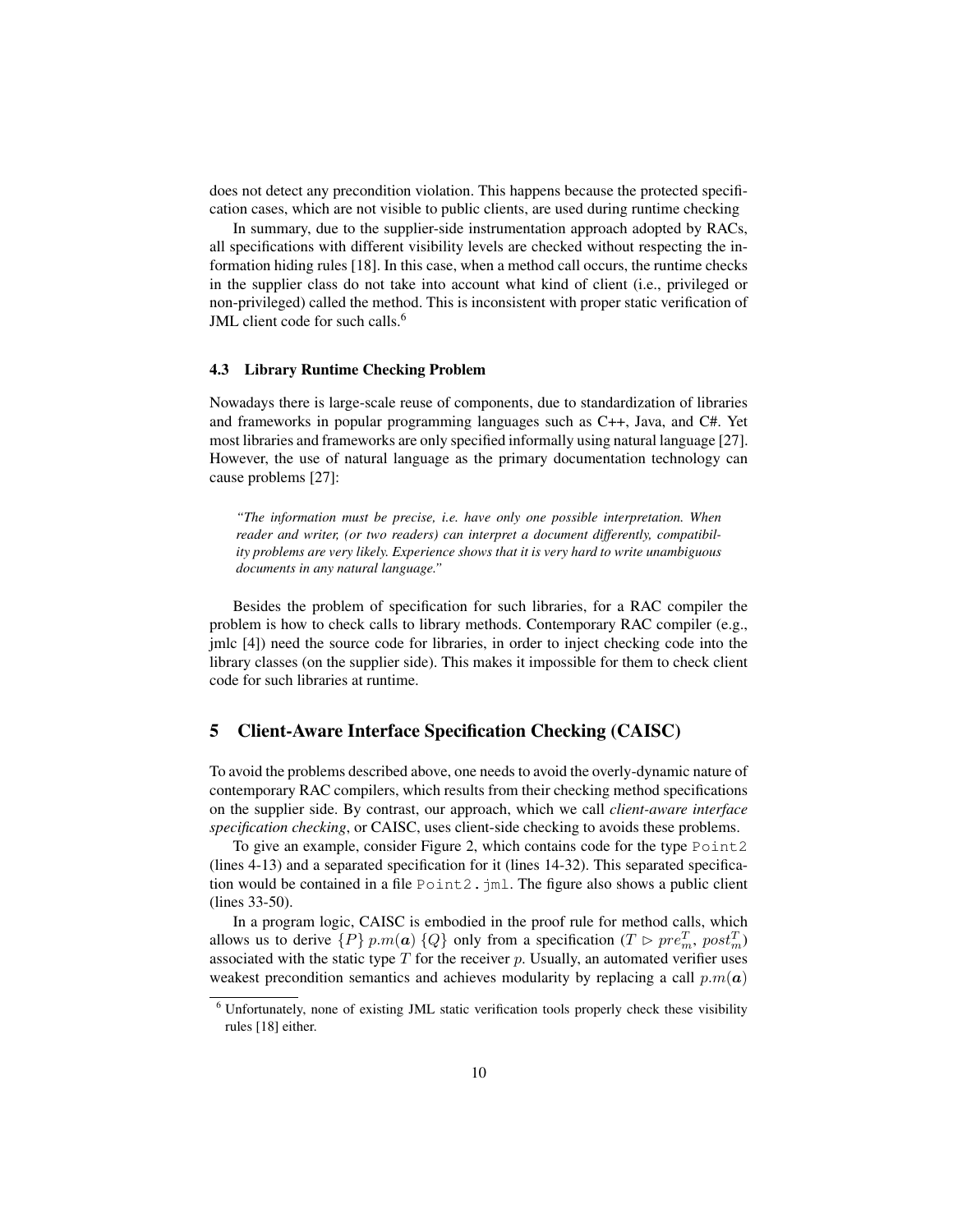| 01 package p;                                                | 14 <b>package</b> p;                                                                                      | 33 package q; // public client                             |
|--------------------------------------------------------------|-----------------------------------------------------------------------------------------------------------|------------------------------------------------------------|
|                                                              | 02 interface Shape {} 15 /** interface specifications (.jml) */ 34 public class ClientClassl {            |                                                            |
|                                                              | 03 /** implementation (.java) */ 16 public class Point2 implements Shape{ 35 /** client-side reasoning */ |                                                            |
| 04 public class Point2 17 // ( $\ell$ public model int x, y; |                                                                                                           | 36 /** and instrumentation */                              |
| 05                                                           | $\sim$ 37                                                                                                 | <b>public void</b> clientMethl(Point2 p) {                 |
| 06 protected int x, y;                                       | 19 //@ protected represents $x = x$ ; 38 /*@ assume p.x == 0                                              |                                                            |
| 07                                                           | 20 //@ protected represents $y = y$ ;                                                                     | 39<br>$&0.0 = 0$ ; $&0.4$                                  |
| 08<br>public void moveBy (int dx,                            | 21                                                                                                        | 40                                                         |
| 09<br>$int dy$ (                                             | 22 /*@ public invariant $x \ge 0$                                                                         | 41 /* ( $\ell$ assert p.x + -1 >= 0                        |
| 10<br>$x \leftrightarrow = dx;$                              | 23<br>$\mathbf{a}$<br>$&&&v&>=0;&0*/$                                                                     | 42<br>$\theta$ & $\theta$ p. $y$ + -1 >= 0; $\theta$ */    |
| 11 _y += dy;                                                 | 24                                                                                                        | 43<br>$p.moveBy(-1,-1);$                                   |
| 12                                                           | 25<br>$/*$ @ public normal behavior                                                                       | 44 /* ( $\&$ assume $p.x == \old(p.x + -1)$                |
| 13.1                                                         | $\ell$ requires $x + dx \ge 0$ 45<br>26                                                                   | $\theta$ && p.y == \old(p.y + -1); $\theta*/$              |
|                                                              | 27<br>$\alpha$ and $\alpha$<br>$\&&\ v + d v > = 0;$ 46                                                   |                                                            |
|                                                              | 28<br><b>e</b> ensures $x == \text{old}(x + dx)$ 47 /* <b>@</b> assume $p.x \ge 0$                        |                                                            |
|                                                              | $\alpha$<br>29                                                                                            | $\&&\vee = \text{old}(v + dy);$ 48 @ $\&&\vee>= 0; \&\neq$ |
|                                                              | 30<br>$\beta \star /$                                                                                     | 49                                                         |
|                                                              | public void moveBy (int dx, int dy);<br>31                                                                | 50 }                                                       |
|                                                              | 32                                                                                                        |                                                            |
|                                                              |                                                                                                           |                                                            |

Fig. 2. Example for Client-Aware Interface Specification Checking.

by the sequence of "assert  $pre_m^T[a/f];$  assume  $post_m^T[a/f]$ " [1]. (The notation  $[a/f]$ means the substitution of the actual parameters  $\alpha$  for the formals  $f$ .)

In our example, the reasoning as well as the instrumentation of the public client can be observed on lines  $38-48$  of Figure 2. In runtime assertion checking, all **assume** statements are checked, just like assert statements. Thus we can illustrate the runtime checks as a sequence of assert and assume statements. The resulting code is the right way to reason about the dynamically-dispatched method call  $p$ . moveBy (-1,-1) using supertype abstraction. That is, we inject runtime checks at the site of each method call to check the pre- and postconditions of the statically visible specifications for the call.

#### 5.1 Design Decisions for CAISC

Tool support is necessary to automatically instrument and check the specifications in CAISC.

We added support for CAISC to the Aspect-JML RAC compiler (ajmlc) [31, 29] which is available online at http://www.cin.ufpe.br/˜hemr/JMLAOP/ajmlc.htm. This is the first RAC to support CAISC. This section discusses the key design decisions in our implementation.

Information-Hiding Specifications. One decision is to use all the information hiding facilities of JML, including privacy modifiers for specifications. While this leads to more complex specifications and forces the runtime assertion checking to be aware of such privacy modifiers, it has benefits for information hiding.

Separated Specification. A second decision is to allow specifications to be separated from program code. While this complicates the RAC, which must find and use these extra specification files, it allows the specification of proprietary libraries and frameworks.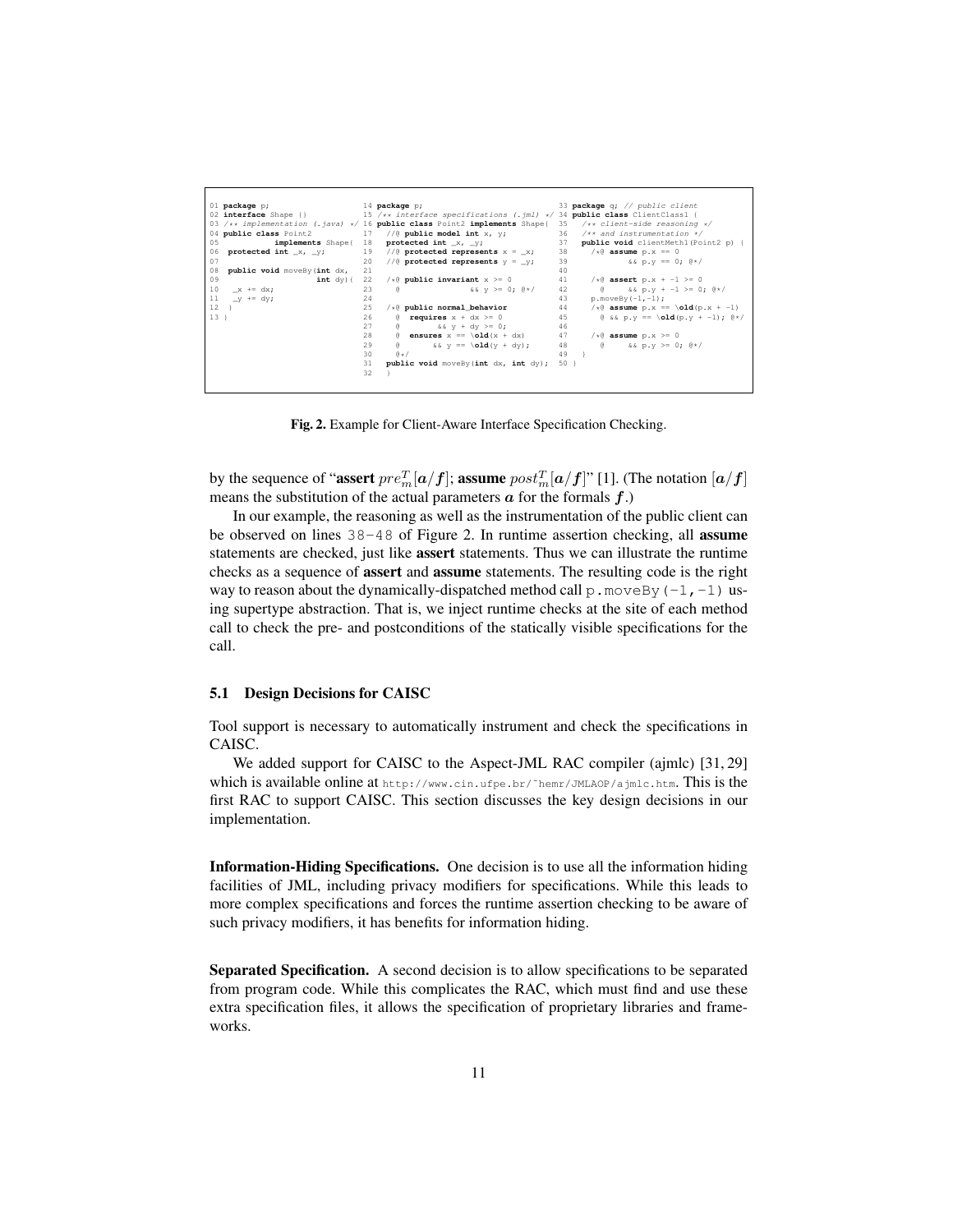Open Classes Support. To support separated specifications we follow JML in allowing a programmer to add new members (e.g., methods or fields) to existing classes without modifying existing code.<sup>7</sup> These added members can be used to enhance the expressive power of the behavioral specifications. For example, in Figure 2 we show how to add new public model fields and use them in public specifications.

An implementation challenge is how to support this open class feature even if the source code is not available. For this our prototype implementation relies on the intertype declaration feature of AspectJ [13].

Compilation and Code Injection. We decided to allow specifications to be added or modified whenever needed. This implies that either client side checks redirect to a central place where assertion checking code is stored, or that all client code must be recompiled with the RAC compiler whenever a type's specifications change. However, because our prototype implementation uses AspectJ to inject code, the generated aspects are a central place where assertion checking code is stored. Furthermore, AspectJ's weaver injects into the client code only what are essentially calls to the generated assertion checking code at client call sites. Indeed AspectJ's weaver could reweave a program without the need to recompile all client code when a specification changes.

Full client assertion checking. In order to investigate the power of CAISC, our prototype implementation does no supplier-side assertion checking. That is, all specifications are only checked on the client side. This means that only visible specifications are checked at the sites of client method calls. It also implies that the implementation supports modular reasoning.

Implementation Strategy. It is often claimed in the literature that the contracts of a system are de-facto a crosscutting concern and fare better when modularized with aspect-oriented programming (AOP) [14, 13] mechanisms such as pointcuts and advice [13, 3, 30]. Generative programming is another research area in which AOP has been successfully used [10]. The ajmlc RAC combines the best of both of these worlds by generating an AspectJ program [31, 29]. Hence, we decided to adapt ajmlc to implement CAISC. In ajmlc, the generated AspectJ advice for checking pre- and postconditions is compiled through an AspectJ weaver (e.g., ajc), which weaves them with the standard Java code or jar files if the source code is not available.

## 6 Analysis

In this section we present an analysis of the benefits of runtime checking with CAISC. The analysis is broken into two parts: (i) first we compare our approach, using our definitions (see Section 2), against other interface specifications languages using the running example (Section 3), and (ii) we describe some preliminary experience with checking a real system. Detailed results are available from [28].

 $7$  This functionality originated in Flavors [25] where Flavor declarations did not lexically contain their methods. The term open class is due to [9]. In JML such added features are called "model" fields and methods.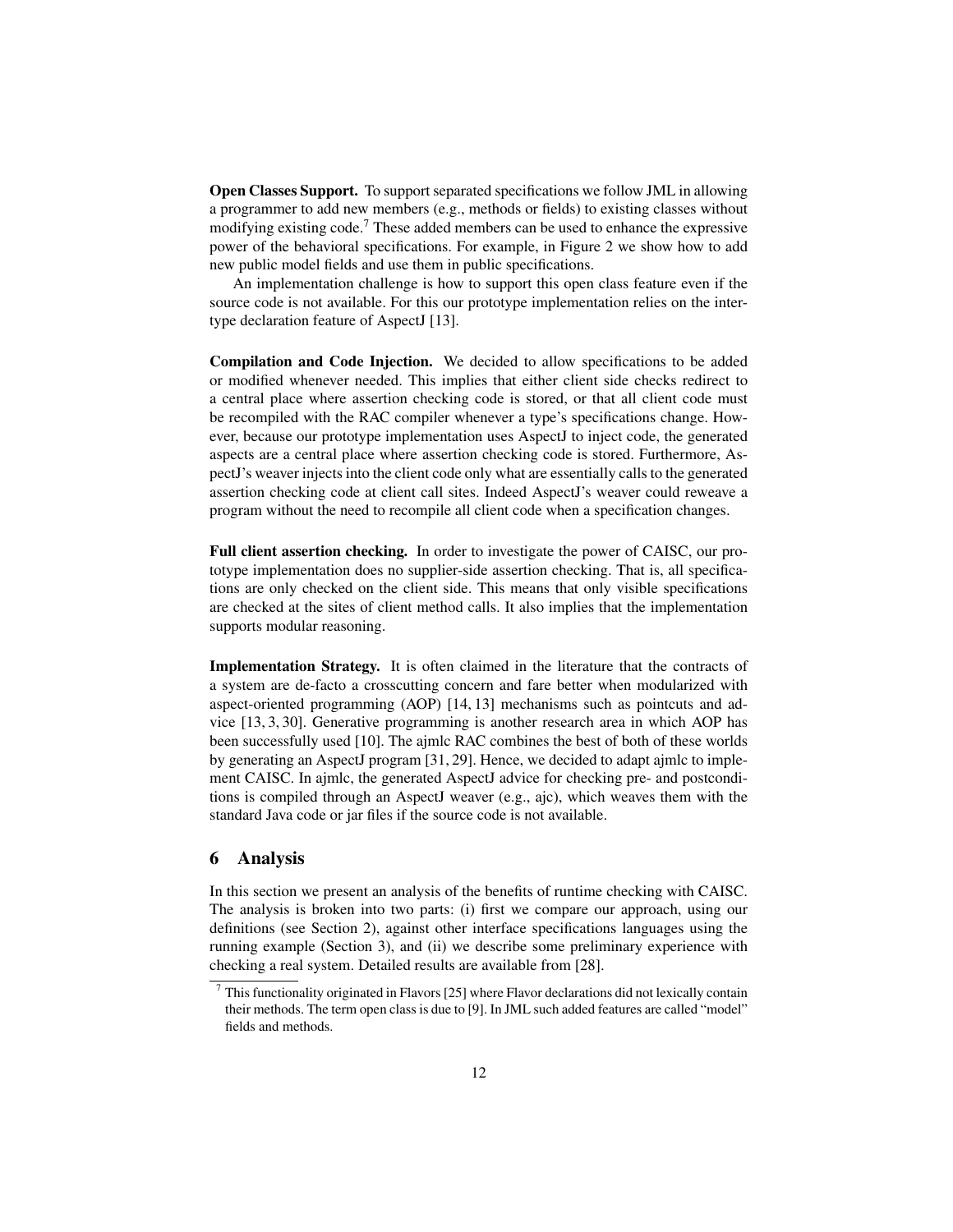|                    |                                           | Separated | Privacy | Consistency         | <b>Modular Reasoning</b> |
|--------------------|-------------------------------------------|-----------|---------|---------------------|--------------------------|
|                    | Eiffel                                    | no(1)     |         | medium(2) medium(3) | no                       |
| non CAISC JML/imlc |                                           | no(1)     | high    | median(3)           | no                       |
|                    | Spec#                                     | no(1)     |         | medium(2) medium(3) | no                       |
|                    | $\text{Code contracts} \mid \text{no}(1)$ |           |         | medium(2) medium(3) | no                       |
| <b>CAISC</b>       | JML/ajmlc                                 | high      | high    | high                | ves                      |

Table 1. Analysis of non-CAISC and CAISC-based interface specifications of shape classes.

(1) Shape classes are contaminated with scattered and tangled behavioral specifications.

(2) The privacy of specifications are not a documented part of the interface and/or they are not automatically enforced.

(3) Because checking does not respect supertype abstraction or privacy modifiers.

#### 6.1 Analysis of RAC Compilers

We first analyzed the non-CAISC and CAISC-based RACs according to our definitions from Section 2 using the shapes example (see Section 3). This analysis is summarized in Table 1. Note that in Table 1 the column labeled "Supports Modular Reasoning" summarizes our judgment related to our definition of what it means for a RAC to support modular reasoning. For this comparative study, we considered the RAC tools of Eiffel [24], JML (i.e., jmlc [6]), Spec# [2], and Code Contracts [11].

The Supplier-Side Approach With RAC compilers that use the supplier-side approach, the runtime checking of the Shape classes (e.g., Point) fails to satisfy our criteria:

- they are not textually separated from the implementation code,
- they do not properly check privacy specifications, and
- due to the overly-dynamic supplier-side checking subtyping and dynamic-dispatch, these tools are inconsistent with supertype abstraction, and so do not support modular reasoning according to our definition.

The Client-Side Approach The ajmlc tool, which we modified to use CAISC meets our criteria for modular reasoning for the Shape classes:

- + it works with textually-separated specifications,
- + it properly checks specifications with privacy modifiers, and
- + due to the CAISC approach, it is consistent with supertype abstraction and thus supports modular reasoning according to our definition.

## 6.2 The Health Watcher Case Study

We also validated our client-aware interface specification checking through a mediumsized case study. The chosen system was a real web-based information system, called Health Watcher (HW) [33]. The main purpose of the HW system is to allow citizens to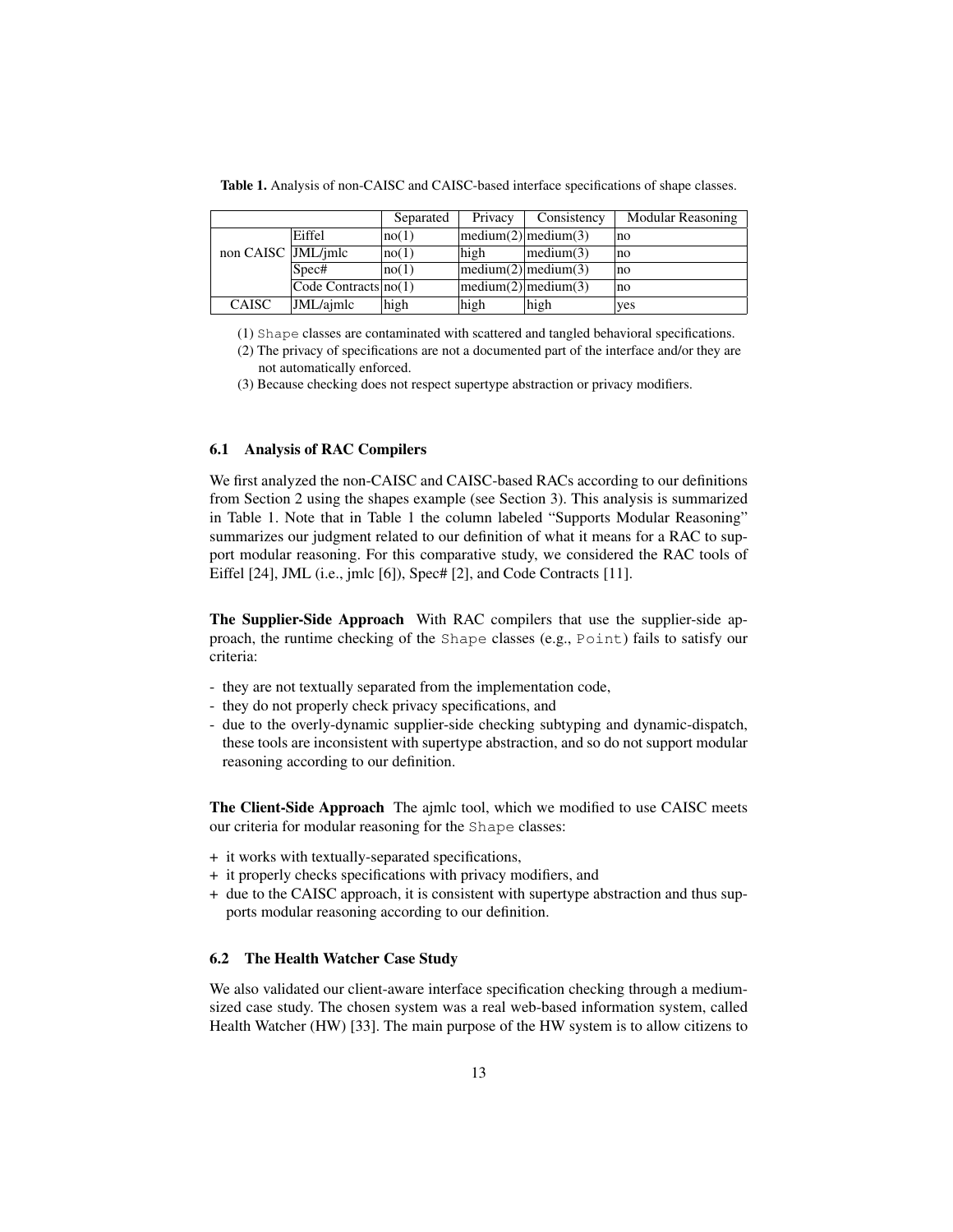register complaints regarding health issues. This system was selected because it has a detailed requirements document available [33]. This requirements document describes 11 use cases.

We analyzed the runtime checking for the HW system, comparing the non-CAISC and CAISC ajmlc-based. The JML specifications used were for 5 of the 11 HW use cases. Then we monitored these use cases of the HW system at runtime. We are able to confirm that the benefits of CAISC were obtained in this case study. Our results is available online at [28].

Understanding the Overly-Dynamic Structure of HW. One of the most important issues is to recognize how the overly-dynamic checking done by contemporary runtime assertion checkers works, and how it harms the runtime verification of real systems like HW. We now analyze the aforementioned symptoms of the overly-dynamic nature of RACs called such as masked precondition violation.

In relation to masked precondition violation symptom, let us consider the "search employee" use case. The HW's requirements document says that the actor employee must provide a valid login and password in order to successfully try to login in the HW system. In the requirements document, a valid login and/or password should be neither empty nor blank. Hence, we provide the following JML specification for the HW facade interface:

```
1 //@ requires login != null;
2 //@ requires !login.equals("");
3 //@ requires !login.equals(" ");
4 //@ ensures \result.getPassword() != null;
5 //@ ensures !\result.getPassword().equals("");
6 //@ ensures !\result.getPassword().equals(" ");
7 public Employee searchEmployee(String login) {...}
```
However, even though an employee user passes a blank login string, the error recovery (exception handling) of the HW system asks the employee user to try again since blank logins and/or passwords are not allowed and therefore not persisted in the system. As such, in the HealthWatcherFacade class (which is a subtype of IFacade interface), there is an added specification case with weaker precondition:

```
1 //@ also
2 //@ requires login.equals(" ");
3 //@ ...
4 public Employee searchEmployee(String login) {...}
```
This JML specification case says that one can now pass blank logins to the system. In the HW servlet denoted by the type ServletLogin responsible for the searchEmployee (login) use case, there is the following method call:

Employee employee = facade.searchEmployee(login);

The static type of facade is IFacade. Hence, according to the supertype abstraction technique, we need to look at the specifications associated with IFacade to reason about the such a method call. Suppose the variable login has a blank string, thus by using the specifications of the method searchEmployee in IFacade we should have a precondition violation. However, since the runtime type of facade is HealthWatcherFacade, the non-CAISC runtime assertion checkers consider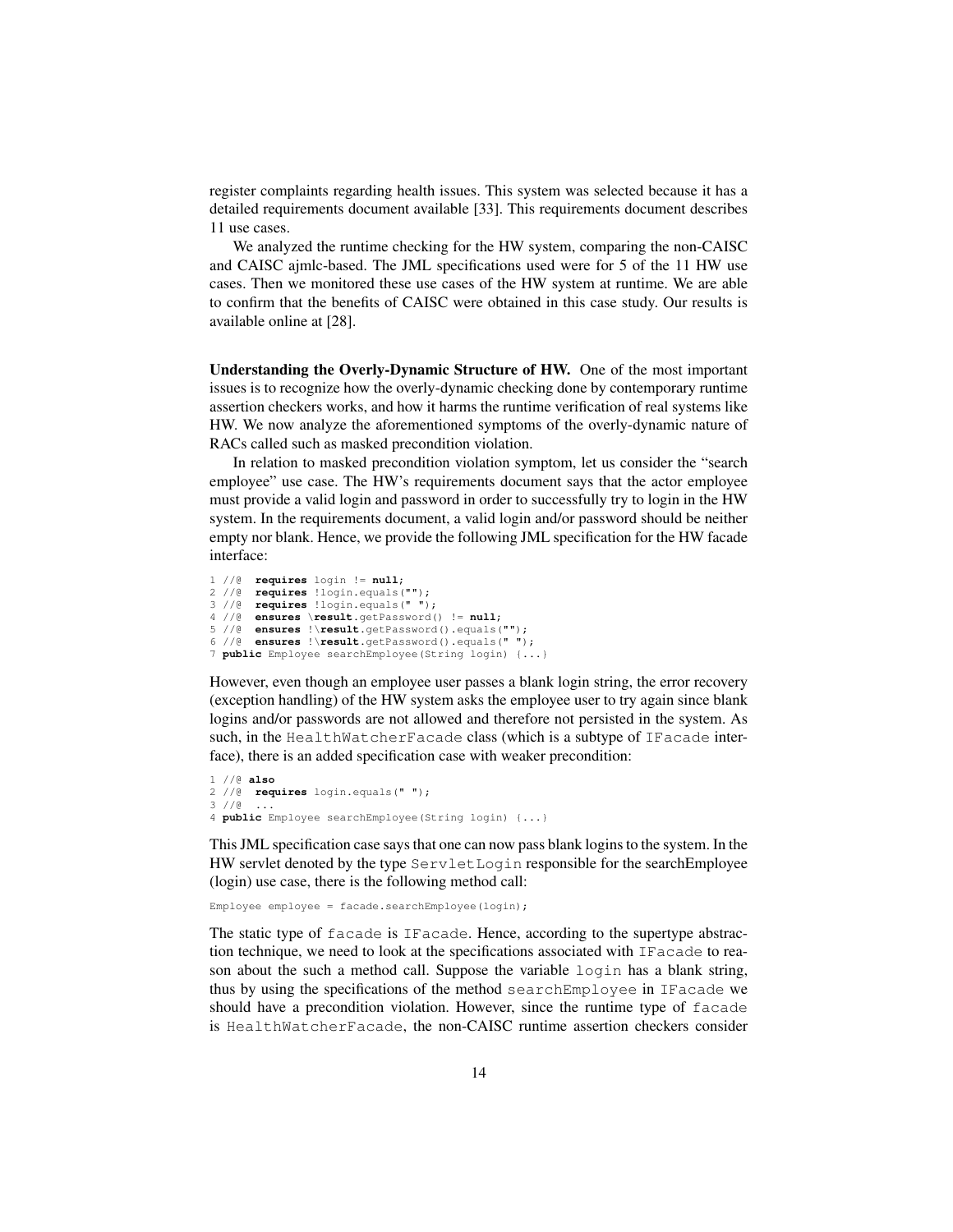a weaker precondition instead, resulting in no precondition violation, i.e., a masked precondition violation occurs. In the HW system we can only detect the precondition violation (in conformance with the specifications of type IFacade) when we employ our CAISC approach. In the following we show the precondition violation generated by our ajmlc compiler, which adopts the CAISC approach:

```
> ajmlrac
Exception in thread "main"
org.jmlspecs.ajmlrac.runtime.JMLInternalPublicPreconditionError:
by method:
healthwatcher.view.IFacade.searchEmployee regarding specifications at
File "healthwatcher.view.IFacade.java",
[spec_case]:
line 113, character 27, when
  'login' is ' '
... more
```
More Discussions. First, we found a bug in the "insert employee" use case. The code snippet below was extracted from the business layer. It illustrates the piece of code of the IFacade class responsible for implementing the "Insert Employee" use case.

1 //@ **requires** !employee.getLogin().equals(""); 2 //@ **requires** !employee.getName().equals(""); 3 //@ **requires** !employee.getPassword().equals(""); 4 //@ **requires** !employee.getLogin().equals(" "); 5 //@ **requires** !employee.getName().equals( ); 6 //@ **requires** !employee.getPassword().equals(" "); 7 **public void** insert(Employee employee) {**..**.}

Note that in order to successfully insert a new employee in such a system, a user name, login, and password should be provided. Any missing employee information violates the use case requirement. Hence, in order to prevent any malicious client from bypassing such a validation (leading to inconsistent data in the system), 6 basic preconditions (lines 1-6) are added to the insert method from the Business layer (line 7).

Hence, any attempt to insert a new employee with missing required data, should result in a precondition violation that should be presented to the user. The key point is that in the CAISC approach we had a precondition violation pointing out the visibility of that precondition. This is useful because, unlike the standard approaches (non-CAISC), we can now identify what kind of clients are violating a precondition. Consider we have the method call f.insert(**new** Employee("login","","pwd")); in which f's static type is IFacade. This method call passes an invalid name (empty in this case), according by the precondition described on line 2. As a result, by using our CAISC approach, we got the following precondition error:

```
> ajmlrac
Exception in thread "main"
org.jmlspecs.ajmlrac.runtime.JMLInternalPublicPreconditionError:
by method:
healthwatcher.model.employee.Employee.<init> regarding specifications at
File "healthwatcher.model.employee.Employee.java",
[spec_case]:
line 28, character 39
(healthwatcher.model.employee.Employee.java:28),
... more
```
This error message says that we had a precondition violation in the constructor of class Employee. This is due to the constructor call passed as argument to create a new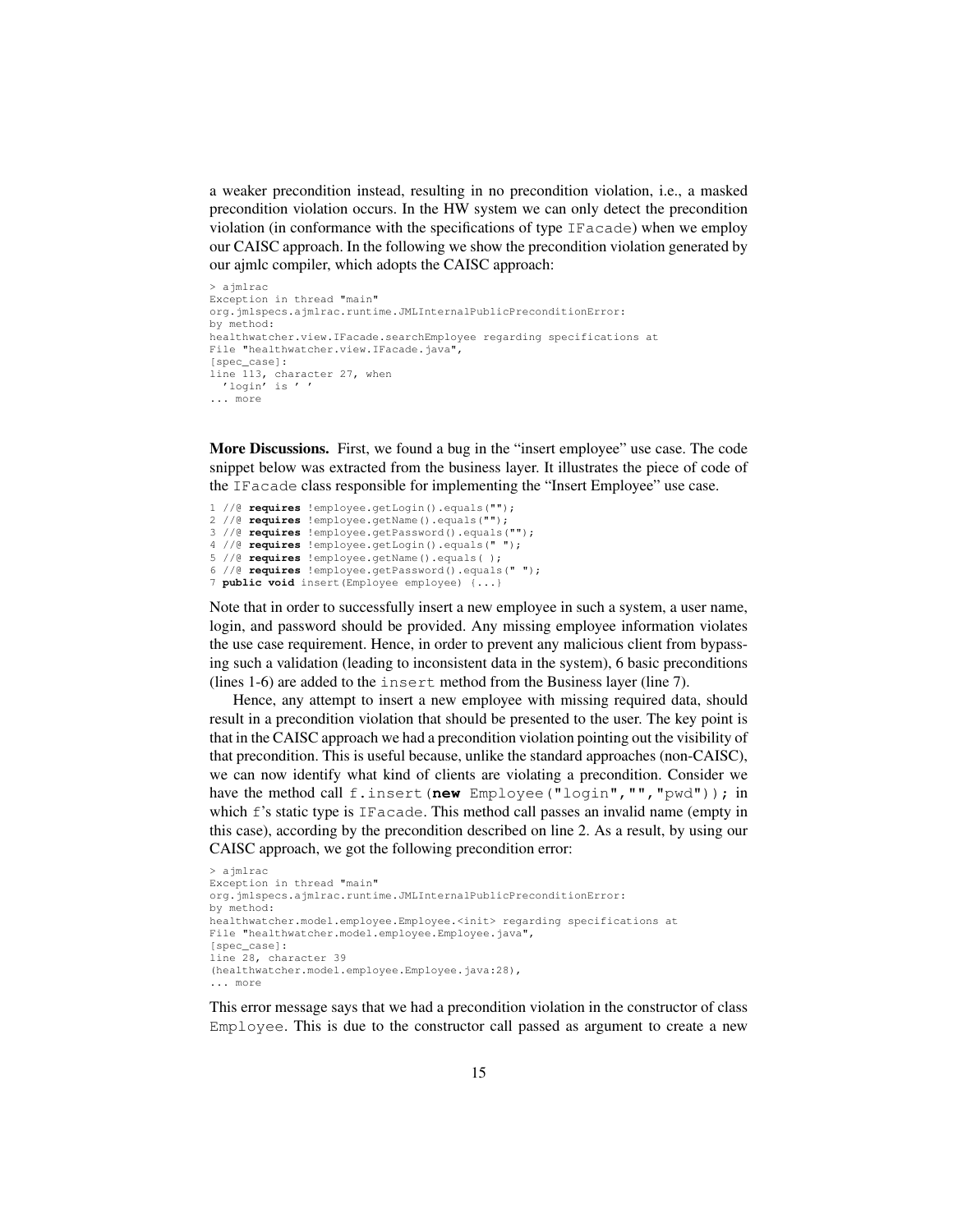Employee object. Since we have the same preconditions for the Employee's constructor, we got this precondition violation first. We can have a precondition error directly associated with the method insert if we turn off the preconditions of the class Employee. The main point here is that we can now blame the public client that made the invalid call to the Employee's constructor.

Second, for this particular system, we observed no significant difference in the final bytecode size between the bytecode generated by both non-CAISC and CAISC versions of our ajmlc tools. The reason for this is that AsepctJ only injects a small amount of code at each client call site; the injected code just calls the advice that checks assertions, and so the overhead is fairly small. The code to check pre- and postconditions is not repeated at each client site, but is centralized in the generated aspect.

Third, if one want to make a library of the HW system, one can only be benefited of runtime checking when employing our CAISC approach; otherwise, since the source could is missing for third party applications, we can neither specify nor check specifications of the HW library. If we look at the HW's source code, this is particular true for the util package that the HW system contains. In other words, one can make this util package available as a library to other projects besides the HW. In this case the CAISC is suitable to distribute the library with its interface specifications that can be checked during runtime.

The last but not least, we realize that the HW complaints are implemented by means of a hierarchy. In addition, in the HW servlets (e.g., ServletInsertFoodComplaint) responsible for including complaints in the system are based on the Complaint type, which is the supertype of all specialized complaints of the system (e.g., food complaint). Hence, if we are using runtime assertion checking without CAISC, the more kinds of complaints we add in the system compromise the overall modular reasoning of the method insertComplaint, contained in the HW's IFacade that is called within those HW servlets (which handles the HW complaints). This happens because we need to extend our case analysis to include the new kinds of complaints. With CAISC we avoid any attempt to perform a case analysis to reason about the method calls.

## 7 Discussion

#### 7.1 Tackling the Runtime Checking Problems

Since CAISC is based on the static type of the receiver of a particular method call, we can exploit all the modularity benefits of supertype abstraction during runtime checking, which solves the inconsistency problem. Consistency with static verification tools is beneficial in that it is less confusing to users. In addition, CAISC respects privacy modifiers in interface specifications, solving the visibility rules checking problem.

Finally, our implementation of CAISC supports separated specifications and even allows model fields and model methods to be specified in separate specification files. This is a great help in solving the library runtime checking problem, since the specifier does not need to modify library sources or byte codes to do runtime assertion checking with ajmlc.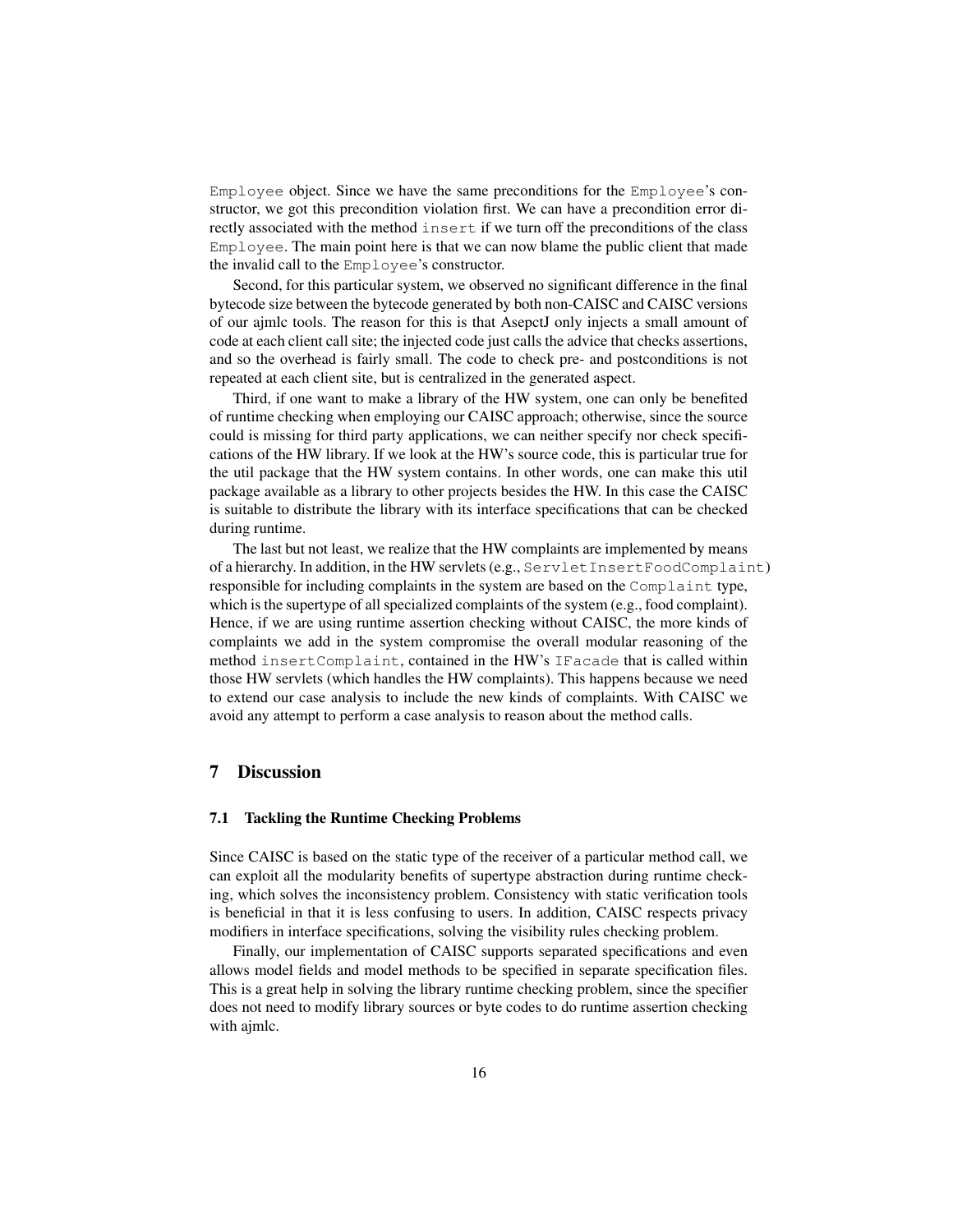#### 7.2 Benefits of Using AspectJ as a Back-End

Since our approach is based on client-side instrumentation, the more clients a program has, the more instrumentation code will be generated and added to the program. This is a small overhead, compared to supplier-side instrumentation, where the runtime checks are generated only in a single place (in the supplier class). However, due to ajmlc's use of AspectJ, most of the code that it generates goes into a single place, namely an aspect. As mentioned, only a small amount of overhead was observed in the HW system (compared to jmlc).

Similarly, the use of AspectJ avoids the need to recompile client code when new clients are added to a program or when specifications change, as all that is needed is for AspectJ to reweave any changed specifications, a process that can be done as late as load time.

#### 7.3 Other Interface Specification Languages and Related Work

As mentioned in the introduction, besides JML [17], there are several other interface specification languages, such as Eiffel [24], Spec# [2], and Code Contracts [11]. The latter two are both interface specification languages for the C#.

Eiffel has the same runtime checking problems discussed here with JML's jmlc tool (since the implmentation of jmlc drew heavily on techniques pioneered by Eiffel).

In Spec# and Code Contracts (as in Eiffel and JML), a method's specification is inherited by its overriding methods. However, Spec# and Code Contracts do not allow a programmer to changes the precondition of an overriding method. A method override can only add more (stronger) postconditions or invariants. The authors of Spec# and Code Contracts say that callers (clients) expect the specification of the static resolution of the method call to agree with runtime checking, which is what we have called consistency with supertype abstraction. However, their design limits what one can specify for subtypes and only works for preconditions.

Code Contracts has another interesting relationship to our work: it supports runtime checking at call sites. However, in Code Contracts only preconditions can be checked at call sites. With CAISC, we can also check postconditions and invariants at call sites. In addition, Code Contracts do not support open classes, information hiding in separated specifications, and private members cannot be mentioned in specifications (e.g., postconditions) when specifications are separated from the source code. As a consequence, it would not be able to properly check postconditions with different privacy modifiers.<sup>8</sup>

The work on Spec# and Code Contracts points out that the major differences between RAC compilers has to do with their treatment of preconditions, since precondition checking is the main way that users can observe inconsistencies between runtime and static checking. However, our CAISC approach is more general, because it also allows checking of postconditions (and other specifications, such as invariants) for libraries when source code is not available.

<sup>&</sup>lt;sup>8</sup> Code contracts does not support privacy modifiers at all at present. But if they were added, then the ability of Code Contracts to do client-side checking only for preconditions would make it possible for the tool to respect privacy modifiers only for preconditions.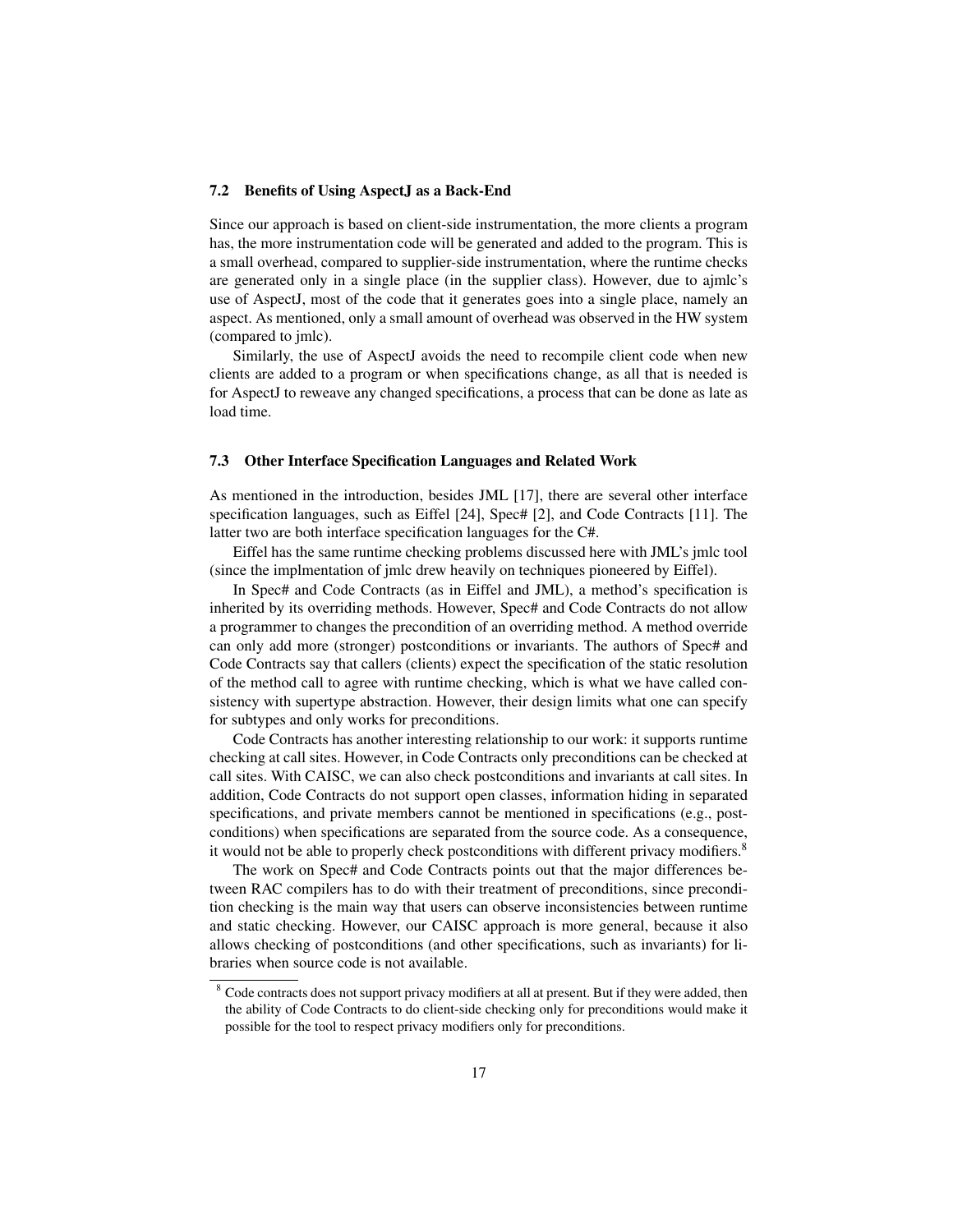Findler and Felleisen's work [12] describes contract soundness for a language called Contract Java. In Contract Java a programmer can specify pre- and postconditions of methods defined in classes and interfaces. Their work uses supertype abstraction to do runtime checking of pre- and postconditions for method calls — using specifications associated with the static type of the receiver. Their translation rules, which inject runtime checking code, check pre- and postconditions associated with the static types at call sites (client-side checking). Hence their work is a precedent for runtime checking for violations of supertype abstraction, and for our work on CAISC.

However, Findler and Felleisen's work has some limitations when compared to our CAISC. First, their work neither considers separate specifications for different privacy levels nor enforces information hiding of specifications, as we do. Furthermore, our client-side checking can check other JML DbC features at call sites (e.g., invariants, constraints, and model specifications), while their work only mentions and provides rules for pre- and postconditions. Findler and Felleisen's work also has a different focus than our work, as they are primarily concerned with enforcing behavioral subtyping and presenting the novel idea of soundness of contract checking. Thus, unlike our work, they do not explicitly point out the problems that can occur if a runtime assertion checking tool is over-dynamic and does not obey supertype abstraction. Their contract checking mechanism has two steps: (1) checking pre- and postconditions according to the receiver's static type, and (2) checking the dynamic type of the receiver for properly obeying Liskov and Wing's [23] conditions for behavior subtping, in order to detect *hierarchy violations*. To detect such hierarchy violations, this second check compares the values of the (self-contained) pre- and postconditions of the dynamic type's method, m, against the values of the contracts for all methods that m overrides in supertypes. One difference is that JML does not presume that method contracts are complete and self-contained, since it joins contracts with those of supertypes using **also**; thus in JML every subtype is a behavioral subtype [16], so no hierarchy violations are possible. A second difference is that we consider Findler and Felleisen's checks for hierarchy violations to be overly-dynamic, since they involve the dynamic type's specification.

#### 7.4 Open Issues

Our evaluation of CAISC is limited to two systems, Health Watcher [33] and shape classes [15, 18, 30]. Larger-scale validation is necessary to analyze more carefully the benefits and drawbacks of CAISC. Library specification and runtime checking studies are one interesting open challenge. Another open issue is related to IDE support. We expect that IDE support could aid programmers by showing, for example, the scope of a precondition's applicability at the client-side site of a method call. Tools like AJDT already offer similar functionality for AspectJ programs that indicate which advice apply in a certain join point [15].

The interfaces we describe are the client-aware versions of standard Java classes and interfaces. More sophisticated interface technologies have been developed for OOP. One of these is the aspect-aware interfaces for AspectJ [15]. Our belief is that the basic idea of CAISC can be enhanced with some principles behind aspect-aware interfaces. Hence, comparison with other advanced interface technologies will be also useful to extend or refine this work.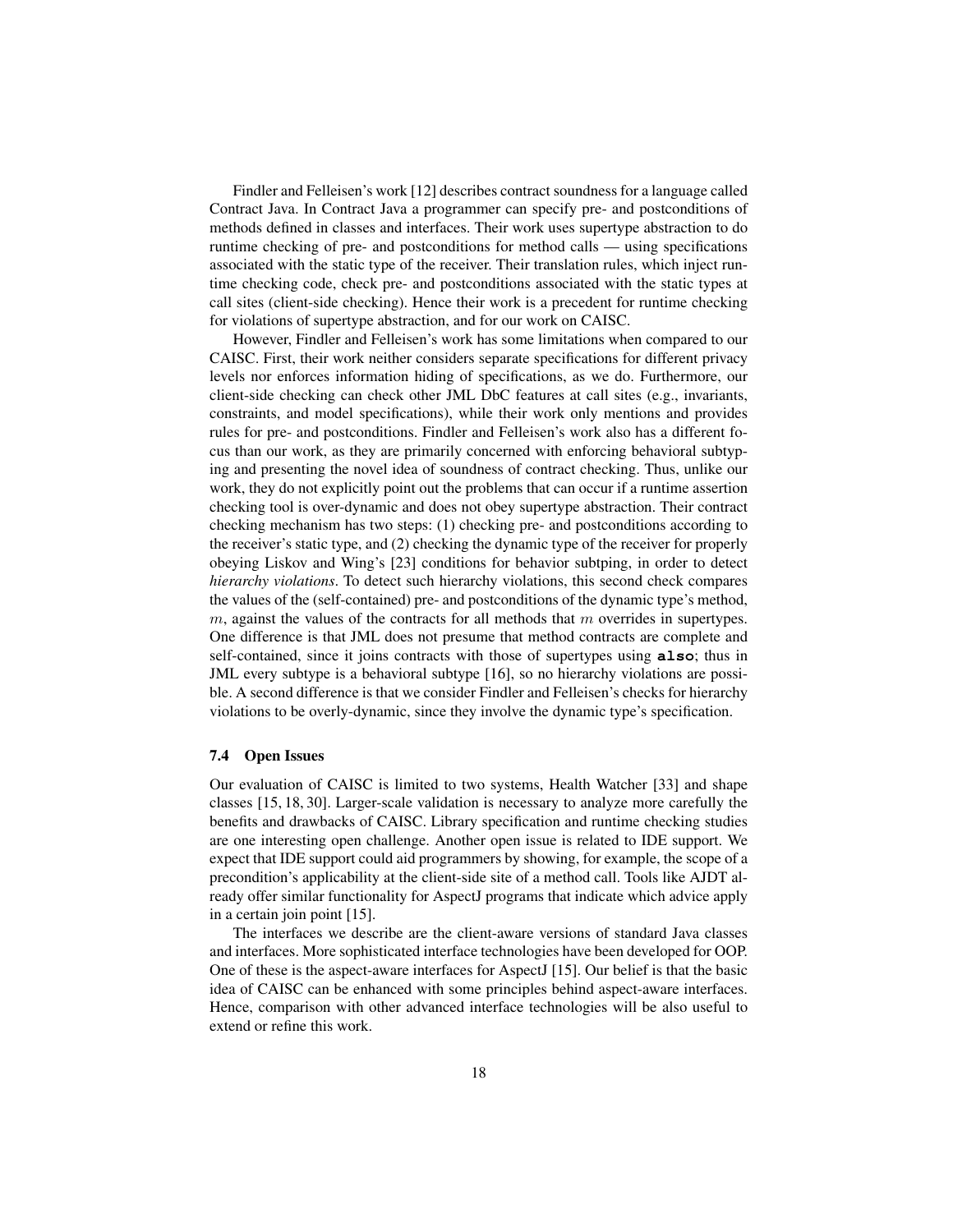## 8 Summary

Client-aware interface specification checking, CAISC, enables consistent modular runtime checking and modular reasoning in the presence of subtyping, dynamic dispatch, and information hiding in specfifications. CAISC represents a change in the way that runtime checks are injected into code, since checks are placed in client code as opposed to being only done in supplier classes. Furthermore, by using AspectJ as a back-end, our tool is able to carry out this approach even for interfaces that are textually separated from source code. Since runtime checks are injected at the point of method calls, the client's perspective on the called method can be taken into account, which allows runtime checking to be consistent with supertype abstraction and privacy modifiers used for information hiding.

## Acknowledgments

We thank Rustan Leino, Mike Barnett, Peter Müller, Shuvendu Lahiri, and Tom Ball for discussions about these topics. Mike Barnett also gave us a demo of Code Contracts.

We also thank Mira Mezini for detailed discussions about this paper while she visited us in Brazil.

Thanks to SBLP (Brazilian Symposium on Programming Languages) for bringing all the authors together before the ECOOP deadline.

This work has been partially supported by FACEPE under grant No. IBPG-1664- 1.03/08 for Henrique Rebelo. Ricardo Lima is also supported by CNPq under grant No. ˆ 314539/2009-3. The work of Leavens was partially supported by a US National Science Foundation grant, CCF-10-17262.

## Online Appendix

We invite researchers to replicate our case study. Source code of the non-CAISC and CAISC versions of the running example and HW system, versions of the interface specification languages used, and our results are available at [28].

## References

- 1. Mike Barnett and K. Rustan M. Leino. Weakest-precondition of unstructured programs. *SIGSOFT Softw. Eng. Notes*, 31:82–87, September 2005.
- 2. Mike Barnett, K. Rustan M. Leino, and Wolfram Schulte. The Spec# programming system: an overview. In Gilles Barthe, Lilian Burdy, Marieke Huisman, Jean-Louis Lanet, and Traian Muntean, editors, *Post Conference Proceedings of CASSIS: Construction and Analysis of Safe, Secure and Interoperable Smart devices, Marseille*, volume 3362 of *LNCS*. Springer-Verlag, 2005.
- 3. Lionel C. Briand, W. J. Dzidek, and Yvan Labiche. Instrumenting Contracts with Aspect-Oriented Programming to Increase Observability and Support Debugging. In *ICSM '05: Proceedings of the 21st IEEE International Conference on Software Maintenance (ICSM'05)*, pages 687–690, Washington, DC, USA, 2005. IEEE Computer Society.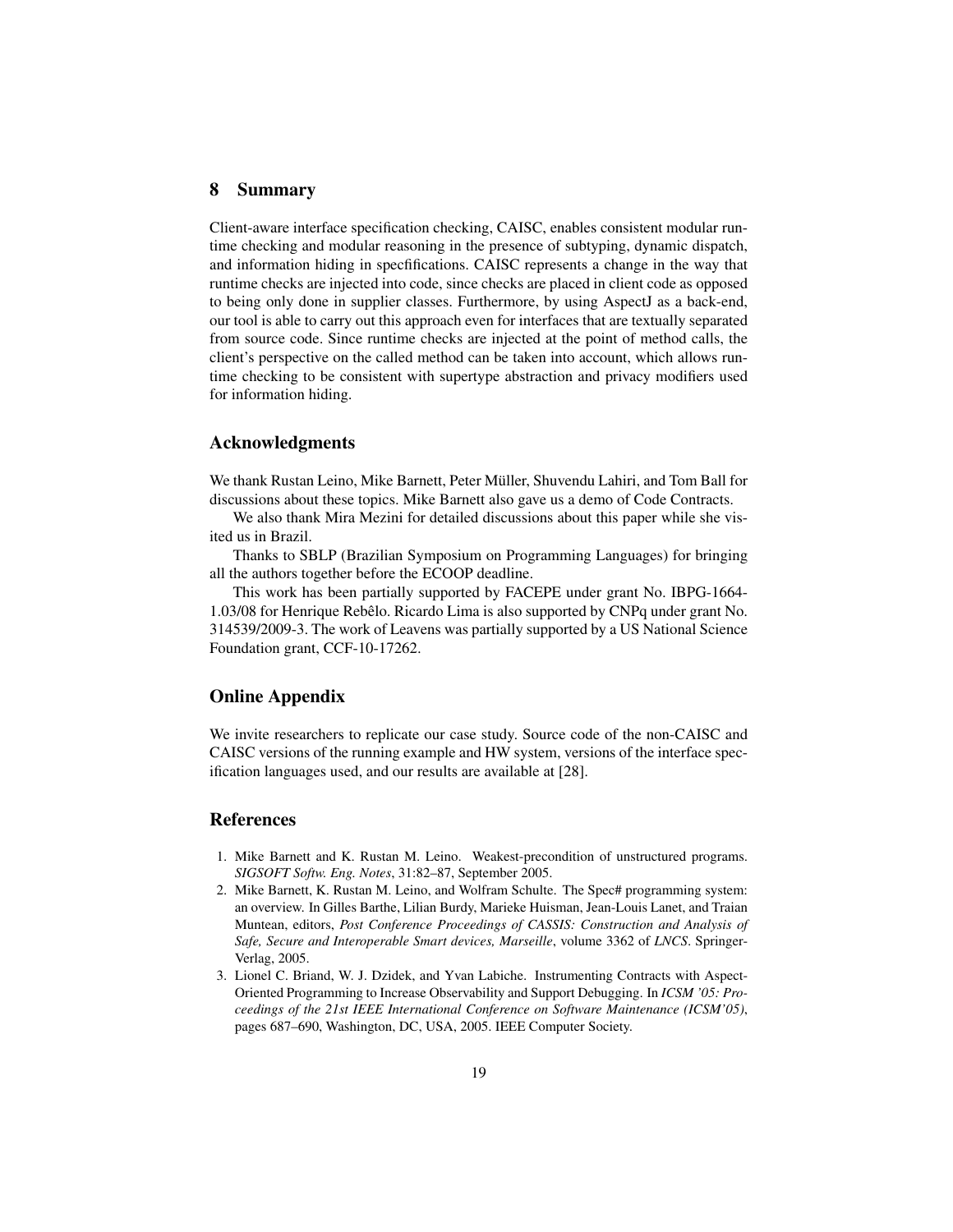- 4. Lilian Burdy, Yoonsik Cheon, David R. Cok, Michael D. Ernst, Joseph R. Kiniry, Gary T. Leavens, K. Rustan M. Leino, and Erik Poll. An overview of jml tools and applications. *Int. J. Softw. Tools Technol. Transf.*, 7:212–232, June 2005.
- 5. Patrice Chalin. A sound assertion semantics for the dependable systems evolution verifying compiler. In *International Conference on Software Engineering (ICSE)*, pages 23–33, Los Alamitos, California, May 2007. IEEE.
- 6. Yoonsik Cheon and Gary T. Leavens. A runtime assertion checker for the Java Modeling Language (JML). In *Proceedings of the International Conference on Software Engineering Research and Practice (SERP '02), Las Vegas, 2002*, pages 322–328, 2002.
- 7. Yoonsik Cheon, Gary T. Leavens, Murali Sitaraman, and Stephen Edwards. Model variables: Cleanly supporting abstraction in design by contract. *Software—Practice & Experience*, 35(6), 2005.
- 8. Lori A. Clarke and David S. Rosenblum. A historical perspective on runtime assertion checking in software development. *SIGSOFT Softw. Eng. Notes*, 31:25–37, May 2006.
- 9. Curtis Clifton, Gary T. Leavens, Craig Chambers, and Todd Millstein. Multijava: modular open classes and symmetric multiple dispatch for java. volume 35, pages 130–145, New York, NY, USA, October 2000. ACM.
- 10. Krzysztof Czarnecki and Ulrich W. Eisenecker. *Generative programming: methods, tools, and applications*. ACM Press/Addison-Wesley Publishing Co., New York, NY, USA, 2000.
- 11. Manuel Fähndrich, Michael Barnett, and Francesco Logozzo. Embedded contract languages. In *Proceedings of the 2010 ACM Symposium on Applied Computing*, SAC '10. ACM, 2010.
- 12. Robert Bruce Findler and Matthias Felleisen. Contract soundness for object-oriented languages. In *Proceedings of the 16th ACM SIGPLAN conference on Object-oriented programming, systems, languages, and applications*, OOPSLA '01, pages 1–15, New York, NY, USA, 2001. ACM.
- 13. Gregor Kiczales, Erik Hilsdale, Jim Hugunin, Mik Kersten, Jeffrey Palm, and William Griswold. Getting started with aspectj. *Commun. ACM*, 44:59–65, October 2001.
- 14. Gregor Kiczales, John Lamping, Anurag Mendhekar, Chris Maeda, Cristina Lopes, Jean-Marc Loingtier, and John Irwin. Aspect-oriented programming. In Mehmet Aksit and Satoshi Matsuoka, editors, *ECOOP'97 Object-Oriented Programming*, volume 1241 of *Lecture Notes in Computer Science*, pages 220–242. Springer Berlin / Heidelberg, 1997.
- 15. Gregor Kiczales and Mira Mezini. Aspect-oriented programming and modular reasoning. In *Proceedings of the 27th international conference on Software engineering*, ICSE '05, pages 49–58, New York, NY, USA, 2005. ACM.
- 16. Gary T. Leavens. JML's rich, inherited specifications for behavioral subtypes. In *Formal Methods and Software Engineering: 8th International Conference on Formal Engineering Methods (ICFEM)*. Springer-Verlag, 2006.
- 17. Gary T. Leavens, Albert L. Baker, and Clyde Ruby. Preliminary design of jml: a behavioral interface specification language for java. *SIGSOFT Softw. Eng. Notes*, 31:1–38, May 2006.
- 18. Gary T. Leavens and Peter Muller. Information hiding and visibility in interface specifications. In *Proceedings of the 29th international conference on Software Engineering (ICSE)*. IEEE Computer Society, 2007.
- 19. Gary T. Leavens and David A. Naumann. Behavioral subtyping is equivalent to modular reasoning for object-oriented programs. Technical Report 06-36, Department of Computer Science, Iowa State University, Ames, Iowa, 50011, December 2006.
- 20. Gary T. Leavens and William E. Weihl. Specification and verification of object-oriented programs using supertype abstraction. *Acta Informatica*, 32(8):705–778, November 1995.
- 21. K. Rustan M. Leino and Peter Müller. A verification methodology for model fields. In Peter Sestoft, editor, *European Symposium on Programming (ESOP)*, volume 3924 of *Lecture Notes in Computer Science*, pages 115–130, New York, NY, March 2006. Springer-Verlag.